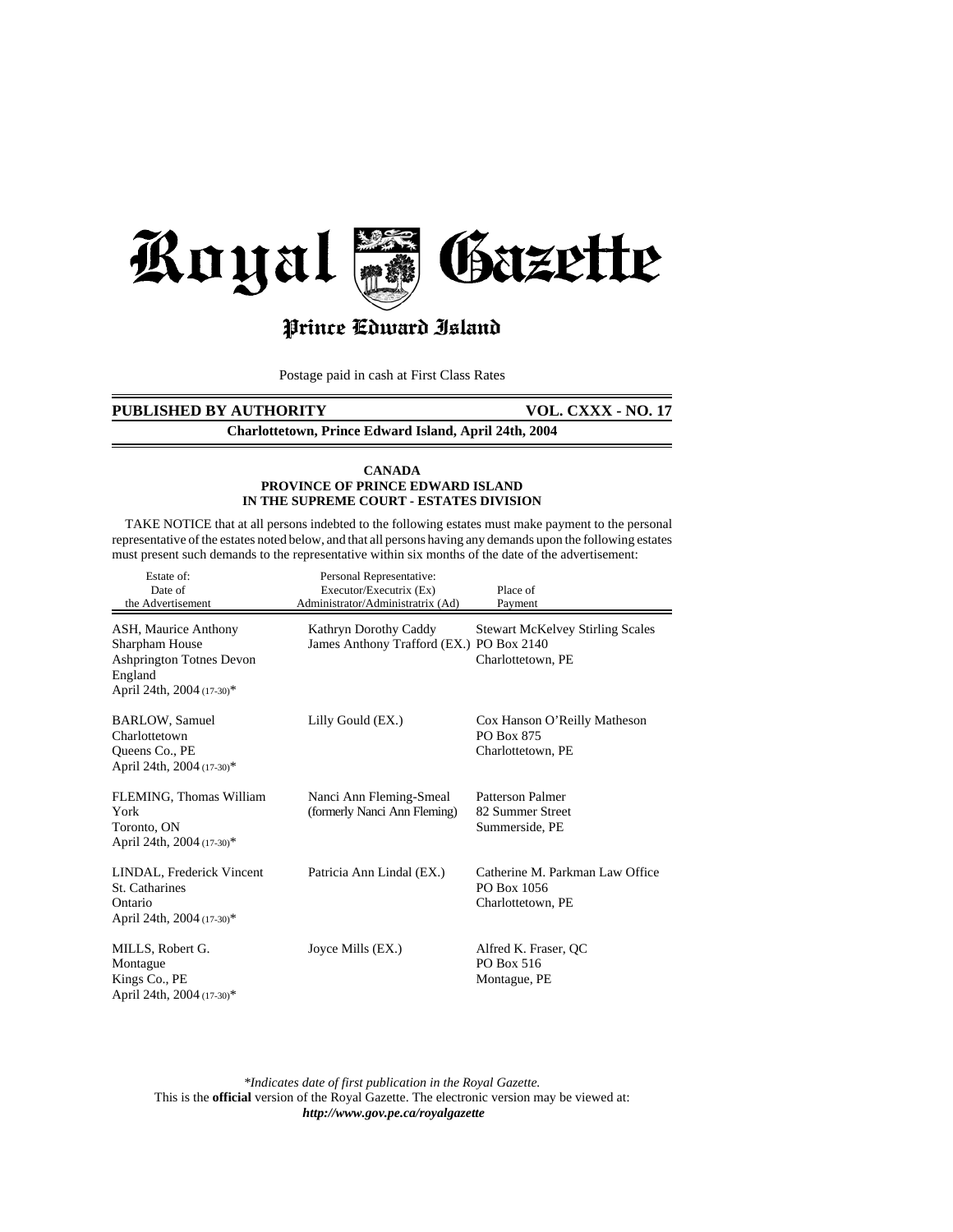TAKE NOTICE that at all persons indebted to the following estates must make payment to the personal representative of the estates noted below, and that all persons having any demands upon the following estates must present such demands to the representative within six months of the date of the advertisement:

| Estate of:<br>Date of<br>the Advertisement                                                    | Personal Representative:<br>Executor/Executrix (Ex)<br>Administrator/Administratrix (Ad) | Place of<br>Payment                                                         |
|-----------------------------------------------------------------------------------------------|------------------------------------------------------------------------------------------|-----------------------------------------------------------------------------|
| TAYLOR, Geneva<br>North Bedeque<br>Prince Co., PE<br>April 24th, 2004 (17-30)*                | Janet (Jennie) A. Taylor (EX.)                                                           | Taylor McLellan<br>PO Box 35<br>Summerside, PE                              |
| NEILL, Arthur Chesley (Joseph)<br>North Milton<br>Queens Co., PE<br>April 24th, 2004 (17-30)* | John H. Neill (AD.)                                                                      | Patterson Palmer<br>PO Box 486<br>Charlottetown, PE                         |
| BROWN, Mildred Mary<br>Charlottetown<br>Queens Co., PE<br>April 17th, 2004 (16-29)            | Ivan Brown (EX.)                                                                         | Diamond & Associates<br>PO Box 39<br>Charlottetown, PE                      |
| CAMPBELL, Harvey G.<br>Charlottetown<br>Queens Co., PE<br>April 17th, 2004 (16-29)            | Russell Campbell (EX.)                                                                   | Campbell Stewart<br>PO Box 485<br>Charlottetown, PE                         |
| HOLMES, Eric Alonzo Campbell<br>Kensington<br>Prince Co., PE<br>April 17th, 2004 (16-29)      | Deborah Williams (EX.)                                                                   | Ramsay & Clark<br><b>PO Box 96</b><br>Summerside, PE                        |
| JENKINS, Kenneth G.<br>Charlottetown<br>Queens Co., PE<br>April 17th, 2004 (16-29)            | Lilla Jenkins<br>Arthur Cudmore (EX.)                                                    | <b>Stewart McKelvey Stirling Scales</b><br>PO Box 2140<br>Charlottetown, PE |
| MacLEAN, Alexander<br>Alberton<br>Prince Co., PE<br>April 17th, 2004 (16-29)                  | Sybil Jean MacLean (EX.)                                                                 | Patterson Palmer<br>82 Summer Street<br>Summerside, PE                      |
| MacNAUGHT, John William<br>Summerside<br>Prince Co., PE<br>April 17th, 2004 (16-29)           | Elaine Bernetta Brown (EX.)                                                              | Ramsay & Clark<br>PO Box 96<br>Summerside, PE                               |
| McASSEY, Robert K.<br>Alma<br>Prince Co., PE<br>April 17th, 2004 (16-29)                      | Lulu McAssey (EX.)                                                                       | Key McKnight & Maynard<br>PO Box 177<br>O'Leary, PE                         |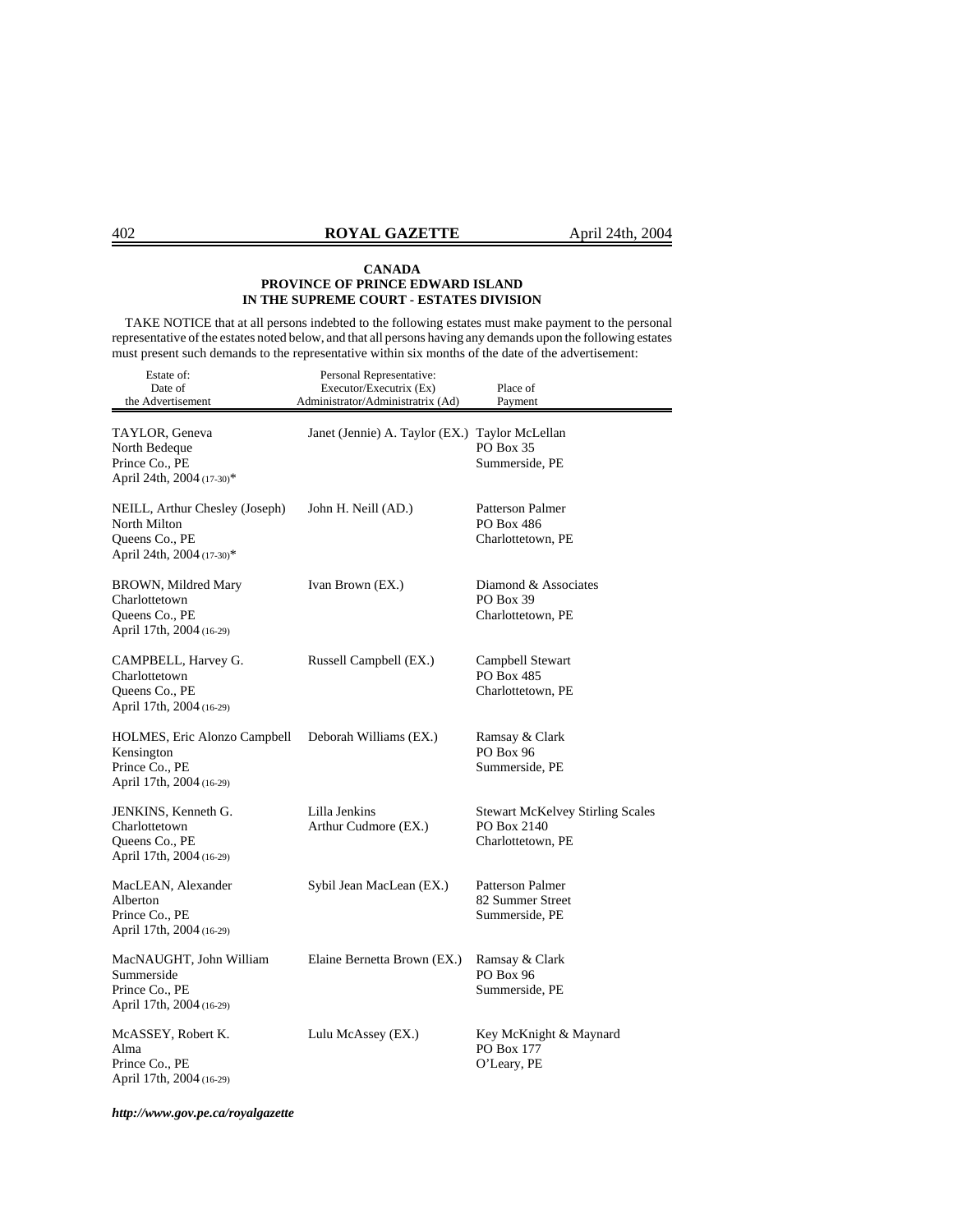# April 24th, 2004 **ROYAL GAZETTE** 403

## **CANADA PROVINCE OF PRINCE EDWARD ISLAND IN THE SUPREME COURT - ESTATES DIVISION**

 TAKE NOTICE that at all persons indebted to the following estates must make payment to the personal representative of the estates noted below, and that all persons having any demands upon the following estates must present such demands to the representative within six months of the date of the advertisement:

| Estate of:<br>Date of<br>the Advertisement                                                                                            | Personal Representative:<br>Executor/Executrix (Ex)<br>Administrator/Administratrix (Ad) | Place of<br>Payment                                                         |
|---------------------------------------------------------------------------------------------------------------------------------------|------------------------------------------------------------------------------------------|-----------------------------------------------------------------------------|
| NICHOLSON, Sadie Anna<br>Borden-Carleton<br>Prince Co., PE<br>April 17th, 2004 (16-29)                                                | Ronald D. Nicholson<br>Roderick J. Nicholson (EX.)                                       | Taylor McLellan<br><b>PO Box 35</b><br>Summerside, PE                       |
| O'DONNELL, James David<br>Avondale<br>Queens Co., PE<br>April 17th, 2004 (16-29)                                                      | Mary Kathleen O'Donnell (EX.)                                                            | Birt & McNeill<br>PO Box 20063<br>Sherwood, PE                              |
| PHILLIPS, Erland Everett<br><b>Mount Royal</b><br>O'Leary RR#2<br>Prince Co., PE<br>April 17th, 2004 (16-29)                          | Vernon Phillips (EX.)                                                                    | Key McKnight & Maynard<br>PO Box 177<br>O'Leary, PE                         |
| GALLANT, Mary Angeline<br>(Doucette)<br>RR#1 St. Mary's<br>New Brunswick<br>April 17th, 2004 (16-29)                                  | Estelle Bourgeois (AD.)                                                                  | Campbell Stewart<br>PO Box 485<br>Charlottetown, PE                         |
| <b>BAKER, Cyrus Franklin</b><br>South Chatham<br>County of Barnstable<br>Massachusetts, USA<br>April 10th, 2004 (15-28)               | Robert Clark Baker (EX.)                                                                 | <b>Stewart McKelvey Stirling Scales</b><br>PO Box 2140<br>Charlottetown, PE |
| <b>BALDERSTON, Jeanette Louise</b><br>Charlottetown<br>(Formerly of Charlottetown RR#1)<br>Queens Co., PE<br>April 10th, 2004 (15-28) | Roger Balderston (EX.)                                                                   | Carr Stevenson & MacKay<br><b>PO Box 522</b><br>Charlottetown, PE           |
| BEST, Clifford Raymond<br>Hampton, Crapaud RR<br>Queens Co., PE<br>April 10th, 2004 (15-28)                                           | Donald MacMillan<br>Gordon MacMillan (EX.)                                               | Taylor McLellan<br>PO Box 35<br>Summerside, PE                              |
| BUOTE, Alyre Joseph<br>Fortune Cove<br>Prince Co., PE<br>April 10th, 2004 (15-28)                                                     | Mary Lynch (EX.)                                                                         | Key McKnight & Maynard<br>PO Box 1570<br>Summerside, PE                     |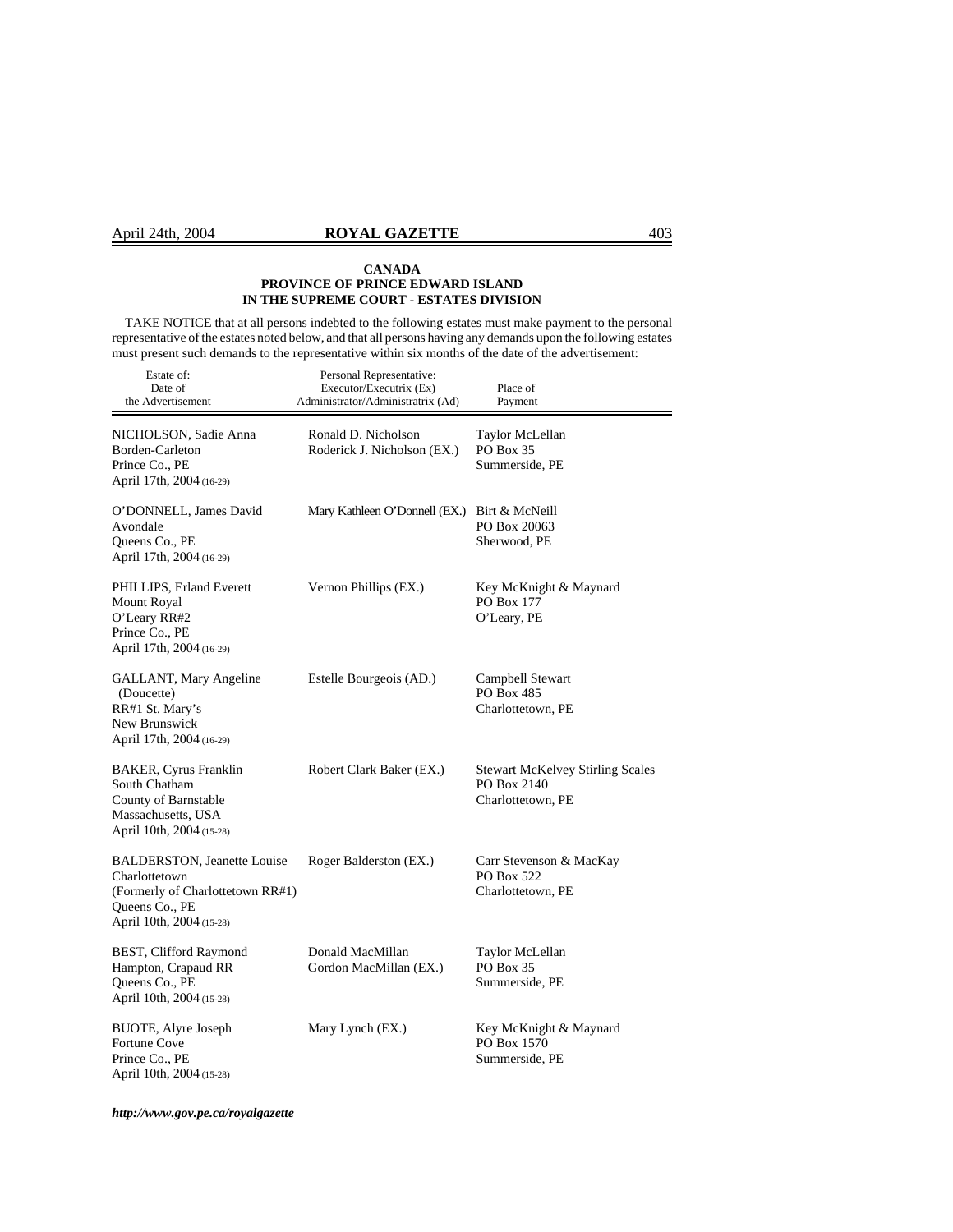TAKE NOTICE that at all persons indebted to the following estates must make payment to the personal representative of the estates noted below, and that all persons having any demands upon the following estates must present such demands to the representative within six months of the date of the advertisement:

| Estate of:<br>Date of<br>the Advertisement                                                                                                                   | Personal Representative:<br>Executor/Executrix (Ex)<br>Administrator/Administratrix (Ad) | Place of<br>Payment                                                                   |
|--------------------------------------------------------------------------------------------------------------------------------------------------------------|------------------------------------------------------------------------------------------|---------------------------------------------------------------------------------------|
| JENKINS, George W.<br>Charlottetown<br>Queens Co., PE<br>April 10th, 2004 (15-28)                                                                            | Thayne W. Jenkins (EX.)                                                                  | Carr Stevenson & MacKay<br><b>PO Box 522</b><br>Charlottetown, PE                     |
| MacLEAN, Willard Spencer<br>Murray River<br>Kings Co., PE<br>April 10th, 2004 (15-28)                                                                        | Isabelle White (EX.)                                                                     | McInnes Cooper<br><b>BDC</b> Place<br>Suite 620, 119 Kent Street<br>Charlottetown, PE |
| DOYLE, Sadie Elizabeth<br><b>Mount Stewart</b><br>Queens Co., PE<br>April 10th, 2004 (15-28)                                                                 | Harold F. Doyle (AD.)                                                                    | Campbell Stewart<br>PO Box 485<br>Charlottetown, PE                                   |
| BERNARD, Walter H.<br>Cascumpec<br>Alberton RR#1<br>Prince Co., PE<br>April 3rd, 2004 (14-27)                                                                | Christine Reaman (EX.)                                                                   | Lyle & McCabe<br>PO Box 300<br>Summerside, PE                                         |
| BURKE, Laura Ann<br>Charlottetown<br>Queens Co., PE<br>April 3rd, 2004 (14-27)                                                                               | Maurice Burke (EX.)                                                                      | Allen J. MacPhee Law Corporation<br>PO Box 238<br>Souris, PE                          |
| DOUCETTE, Joseph Emmanuel<br>"Mike"<br>Tignish<br>Prince Co., PE<br>April 3rd, 2004 (14-27)                                                                  | Dorothy Arsenault<br>Gerard Arsenault (EX.)                                              | Key McKnight & Maynard<br>PO Box 1570<br>Summerside, PE                               |
| ELORDIETA, Vincent (Doroteo<br>Vicente Elordieta y Clementcot)<br>(Doroteo Vincente Elordieta)<br>Charlottetown<br>Queens Co., PE<br>April 3rd, 2004 (14-27) | James MacPhee<br>Michael A. Farmer, QC (EX.) PO Box 522                                  | Carr Stevenson & MacKay<br>Charlottetown, PE                                          |
| MacLEAN, Raymond Livingstone<br><b>High Bank</b><br>Kings Co., PE<br>April 3rd, 2004 (14-27)                                                                 | Bertha Mae MacLean<br>Larry Welton<br>Ruth Welton (EX.)                                  | Alfred K. Fraser, QC<br>PO Box 516<br>Montague, PE                                    |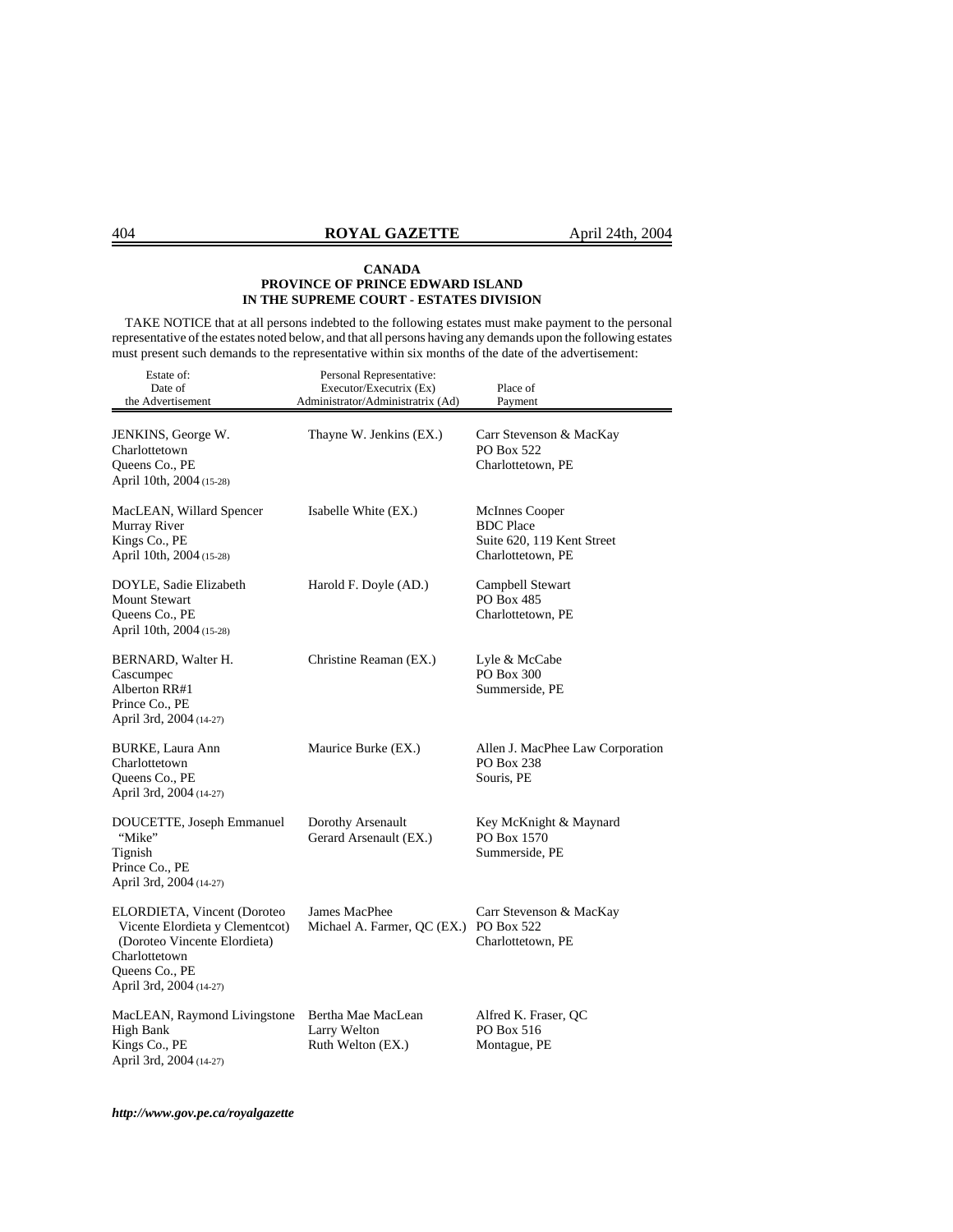# April 24th, 2004 **ROYAL GAZETTE** 405

## **CANADA PROVINCE OF PRINCE EDWARD ISLAND IN THE SUPREME COURT - ESTATES DIVISION**

 TAKE NOTICE that at all persons indebted to the following estates must make payment to the personal representative of the estates noted below, and that all persons having any demands upon the following estates must present such demands to the representative within six months of the date of the advertisement:

| Estate of:<br>Date of<br>the Advertisement                                                                                        | Personal Representative:<br>Executor/Executrix (Ex)<br>Administrator/Administratrix (Ad) | Place of<br>Payment                                                    |
|-----------------------------------------------------------------------------------------------------------------------------------|------------------------------------------------------------------------------------------|------------------------------------------------------------------------|
| <b>MATHESON, Lester B.</b><br><b>Hunter River</b><br>(Formerly of Oyster Bed Bridge)<br>Queens Co., PE<br>April 3rd, 2004 (14-27) | A. Joan Matheson (EX.)                                                                   | Carr Stevenson & MacKay<br>PO Box 522<br>Charlottetown, PE             |
| PROWSE, Pauline E.<br>Charlottetown<br>Queens Co., PE<br>April 3rd, 2004 (14-27)                                                  | William A. Prowse<br>Brian P. Prowse<br>Allen Prowse (EX.)                               | Cox Hanson O'Reilly Matheson<br><b>PO Box 875</b><br>Charlottetown, PE |
| SIMMONS, Elizabeth Louise<br>Charlottetown<br>Queens Co., PE<br>April 3rd, 2004 (14-27)                                           | Lillian Louise Simmons (EX.) Carr Stevenson & MacKay                                     | <b>PO Box 522</b><br>Charlottetown, PE                                 |
| SMITH, Helen Kathleen<br>City of Phoenix<br>County of Baltimore<br>State of Maryland, USA<br>April 3rd, 2004 (14-27)              | Louis A. Smith (Ex.)                                                                     | David R. Hammond, QC<br>740A Water Street East<br>Summerside, PE       |
| <b>BERNARD, Charles</b><br>Charlottetown<br>Queens Co., PE<br>April 3rd, 2004 (14-27)                                             | Les J. Zielinski (AD.)                                                                   | Foster Hennessey MacKenzie<br>PO Box 38<br>Charlottetown, PE           |
| MELLISH, Deborah Mae<br>Kensington<br>Prince Co., PE<br>April 3rd, 2004 (14-27)                                                   | Petrina Dawn Mellish (AD.)                                                               | Ramsay & Clark<br>PO Box 96<br>Summerside, PE                          |
| ROONEY, John James<br>Dartmouth<br>Nova Scotia<br>April 3rd, 2004 (14-27)                                                         | Reta Rooney (AD.)                                                                        | J. Allan Shaw Law Corporation<br>PO Box 40<br>Charlottetown, PE        |
| CLARK, Annie Bertha<br><b>Augustine Cove</b><br>Borden RR#1<br>Prince Co., PE<br>March 27th, 2004 (13-26)                         | Randy Bryce Clark (EX.)                                                                  | Taylor McLellan<br>PO Box 35<br>Summerside, PE                         |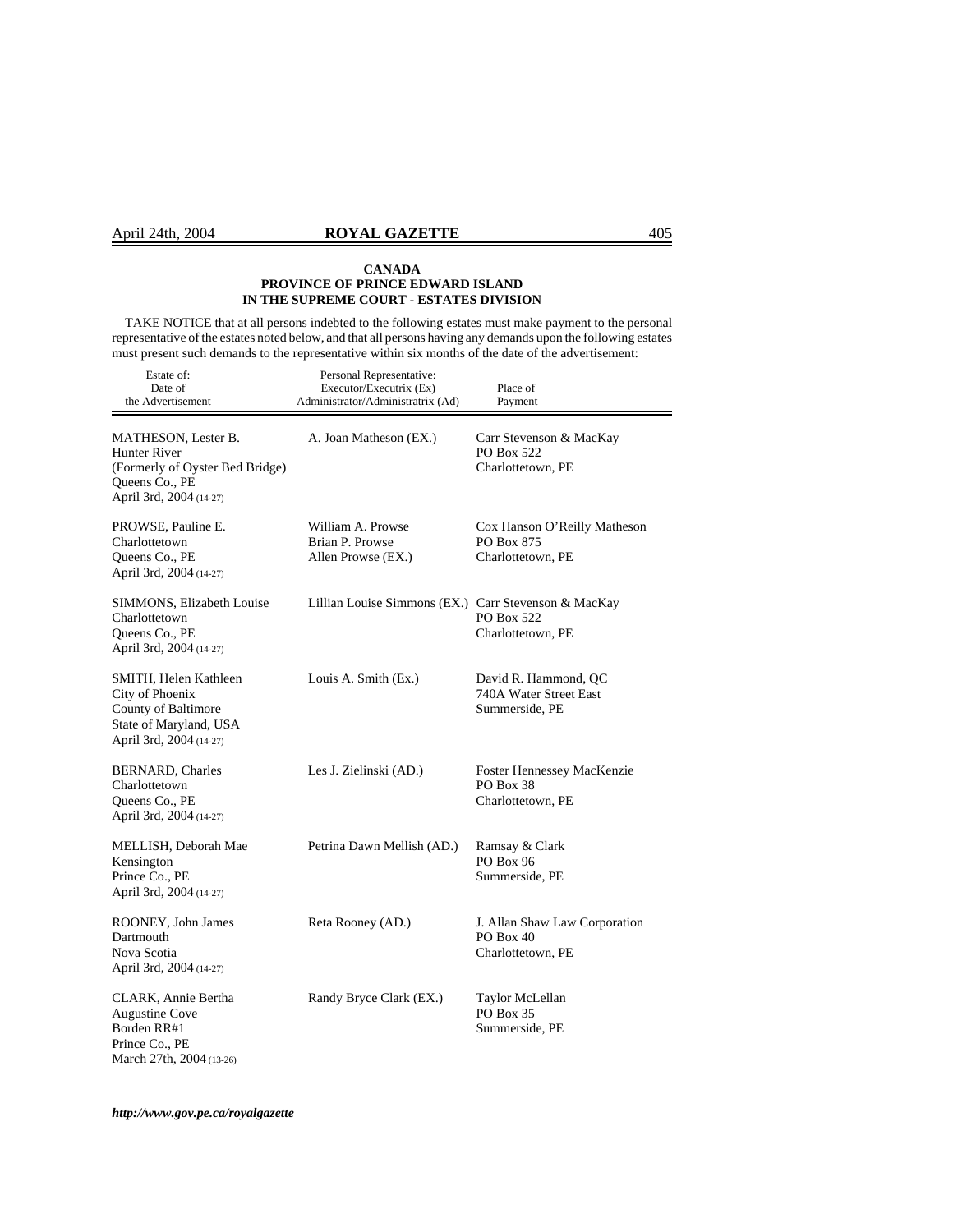TAKE NOTICE that at all persons indebted to the following estates must make payment to the personal representative of the estates noted below, and that all persons having any demands upon the following estates must present such demands to the representative within six months of the date of the advertisement:

| Estate of:                                                                                      | Personal Representative:                                             |                                                                                          |
|-------------------------------------------------------------------------------------------------|----------------------------------------------------------------------|------------------------------------------------------------------------------------------|
| Date of<br>the Advertisement                                                                    | Executor/Executrix (Ex)<br>Administrator/Administratrix (Ad)         | Place of<br>Payment                                                                      |
|                                                                                                 |                                                                      |                                                                                          |
| CREIGHAN, Mildred<br>Charlottetown<br>Queens Co., PE<br>March 27th, 2004 (13-26)                | John Costello (EX.)                                                  | MacLeod Crane & Parkman<br>PO Box 1056<br>Charlottetown, PE                              |
| CAMPBELL, Brian R.<br>New Haven<br>Queens Co., PE<br>March 27th, 2004 (13-26)                   | Heather Campbell (AD.)                                               | Campbell Lea<br>PO Box 429<br>Charlottetown, PE                                          |
| LEARD, Sinclair<br>RR#2 Lynden<br>Ontario<br>March 27th, 2004 (13-26)                           | Edythe Stewart (AD.)                                                 | Orme Lawyers<br><b>Effort Trust Building</b><br>504-105 Main Street East<br>Hamilton, ON |
| KELLY, Rita<br>Summerside<br>Prince Co., PE<br>March 20th, 2004 (12-25)                         | Jane Kelly (EX.)                                                     | Lyle & McCabe<br>PO Box 300<br>Summerside, PE                                            |
| MARTIN, Flora Isabel<br><b>Belfast</b><br>Queens Co., PE<br>March 20th, 2004 (12-25)            | Lynwood MacPherson (EX.)                                             | Alfred K. Fraser, QC<br>PO Box 516<br>Montague, PE                                       |
| MILLS, David Neil<br>Charlottetown<br>Queens Co., PE<br>March 20th, 2004 (12-25)                | Pauline Gayle Mills (EX.)                                            | <b>Stewart McKelvey Stirling Scales</b><br>PO Box 2140<br>Charlottetown, PE              |
| <b>MONTGOMERY, James Cousins</b><br>Charlottetown<br>Queens Co., PE<br>March 20th, 2004 (12-25) | Elizabeth S. Reagh, QC<br>Royal Trust Corporation<br>of Canada (EX.) | Reagh & Reagh<br>17 West Street<br>Charlottetown, PE                                     |
| NOTTING, Thomas MacLaren<br>Stratford<br>Queens Co., PE<br>March 20th, 2004 (12-25)             | Tanya Doucette<br>Erin Korinne Notting (EX.)                         | Cox Hanson O'Reilly Matheson<br>PO Box 875<br>Charlottetown, PE                          |
| SUTHERLAND, Antoinette Lillian<br>New Haven<br>Queens Co., PE<br>March 20th, 2004 (12-25)       | W. Richard S. Sutherland (EX.)                                       | W. Richard S. Sutherland<br>2141 Blink Bonnie Terrace<br>Halifax, NS                     |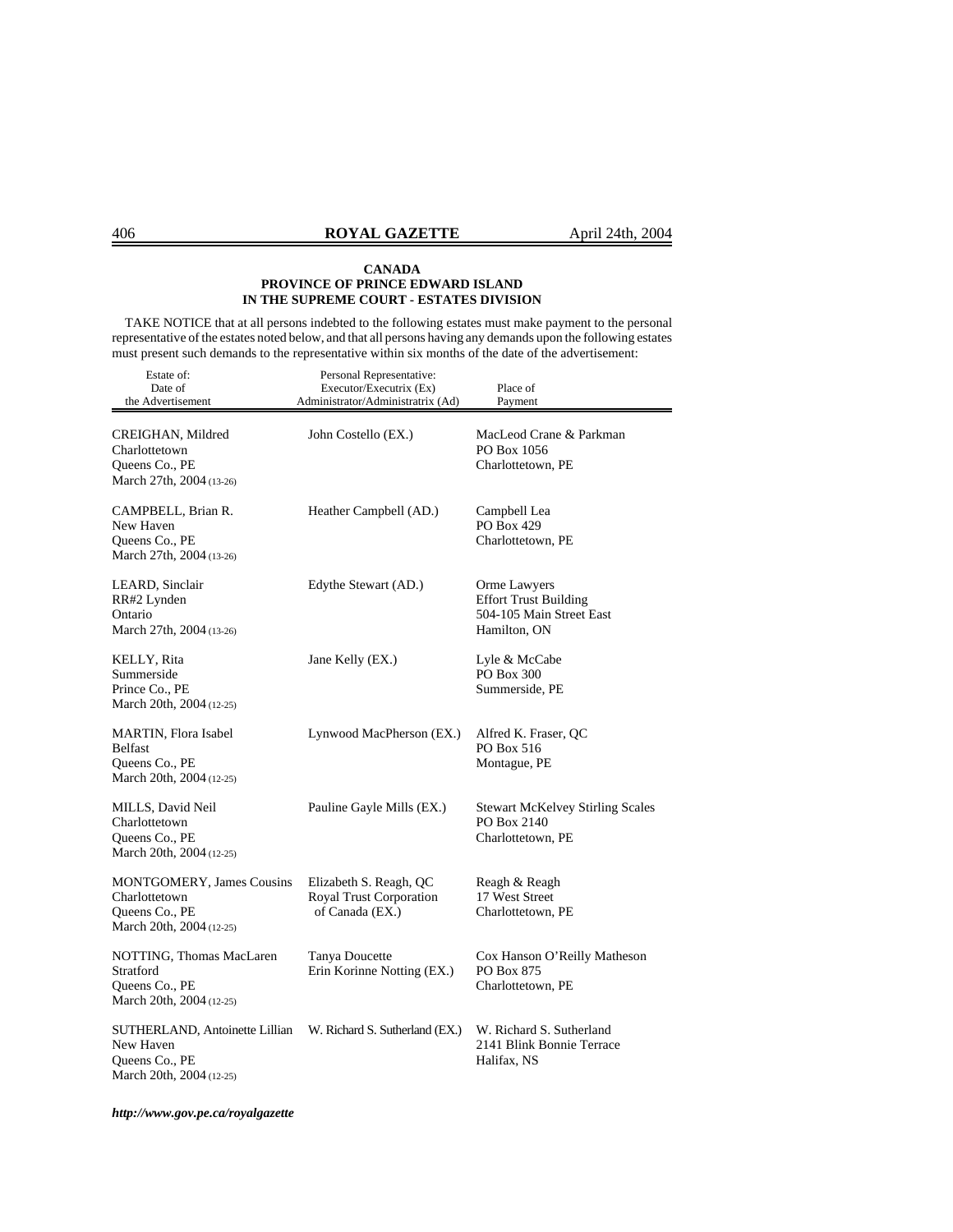# April 24th, 2004 **ROYAL GAZETTE** 407

## **CANADA PROVINCE OF PRINCE EDWARD ISLAND IN THE SUPREME COURT - ESTATES DIVISION**

 TAKE NOTICE that at all persons indebted to the following estates must make payment to the personal representative of the estates noted below, and that all persons having any demands upon the following estates must present such demands to the representative within six months of the date of the advertisement:

| Estate of:<br>Date of<br>the Advertisement                                                  | Personal Representative:<br>Executor/Executrix (Ex)<br>Administrator/Administratrix (Ad) | Place of<br>Payment                                               |
|---------------------------------------------------------------------------------------------|------------------------------------------------------------------------------------------|-------------------------------------------------------------------|
| <b>GAVIN, Clifton James</b><br>Tignish<br>Prince Co., PE<br>March 20th, 2004 (12-25)        | Michael R. J. Gavin (AD.)                                                                | Carr Stevenson & MacKay<br><b>PO Box 522</b><br>Charlottetown, PE |
| POOLE, Percy Garfield<br>Souris<br>Kings Co., PE<br>March 20th, 2004 (12-25)                | Dr. Allen L. MacLean (AD.)                                                               | Ramsay & Clark<br>PO Box 96<br>Summerside, PE                     |
| WONNACOTT, Alexandria Nora<br>Crapaud<br>Queens Co., PE<br>March 20th, 2004 (12-25)         | Henrietta M. Watson (AD.)                                                                | Key McKnight & Maynard<br>PO Box 1570<br>Summerside, PE           |
| DEWAR, Dr. Lloyd George<br>O'Leary<br>Prince Co., PE<br>March 13th, 2004 (11-24)            | Ellen (Dewar) Larter<br>John W. Maynard<br>Brian Dewar (EX.)                             | Key McKnight & Maynard<br>PO Box 177<br>O'Leary, PE               |
| GALLANT, John Joseph<br>Summerside<br>Prince Co., PE<br>March 13th, 2004 (11-24)            | Phoebe Agatha Gallant (EX.)                                                              | Key McKnight & Maynard<br>PO Box 1570<br>Summerside, PE           |
| ROBINSON, George Elmer<br>Summerside<br>Prince Co., PE<br>March 13th, 2004 (11-24)          | Louise Oatway (EX.)                                                                      | Patterson Palmer<br>82 Summer Street<br>Summerside, PE            |
| ROSS, Florence M.<br>Crapaud<br>Queens Co., PE<br>March 13th, 2004 (11-24)                  | Jean Large<br>Velma Andrew (EX.)                                                         | Carr Stevenson & MacKay<br>PO Box 522<br>Charlottetown, PE        |
| RIVEST, Jacques Joseph Pierre<br>Gerard<br>Le Gardeur<br>Quebec<br>March 13th, 2004 (11-24) | Rita Fagnant (AD.)                                                                       | Key McKnight & Maynard<br>PO Box 177<br>O'Leary, PE               |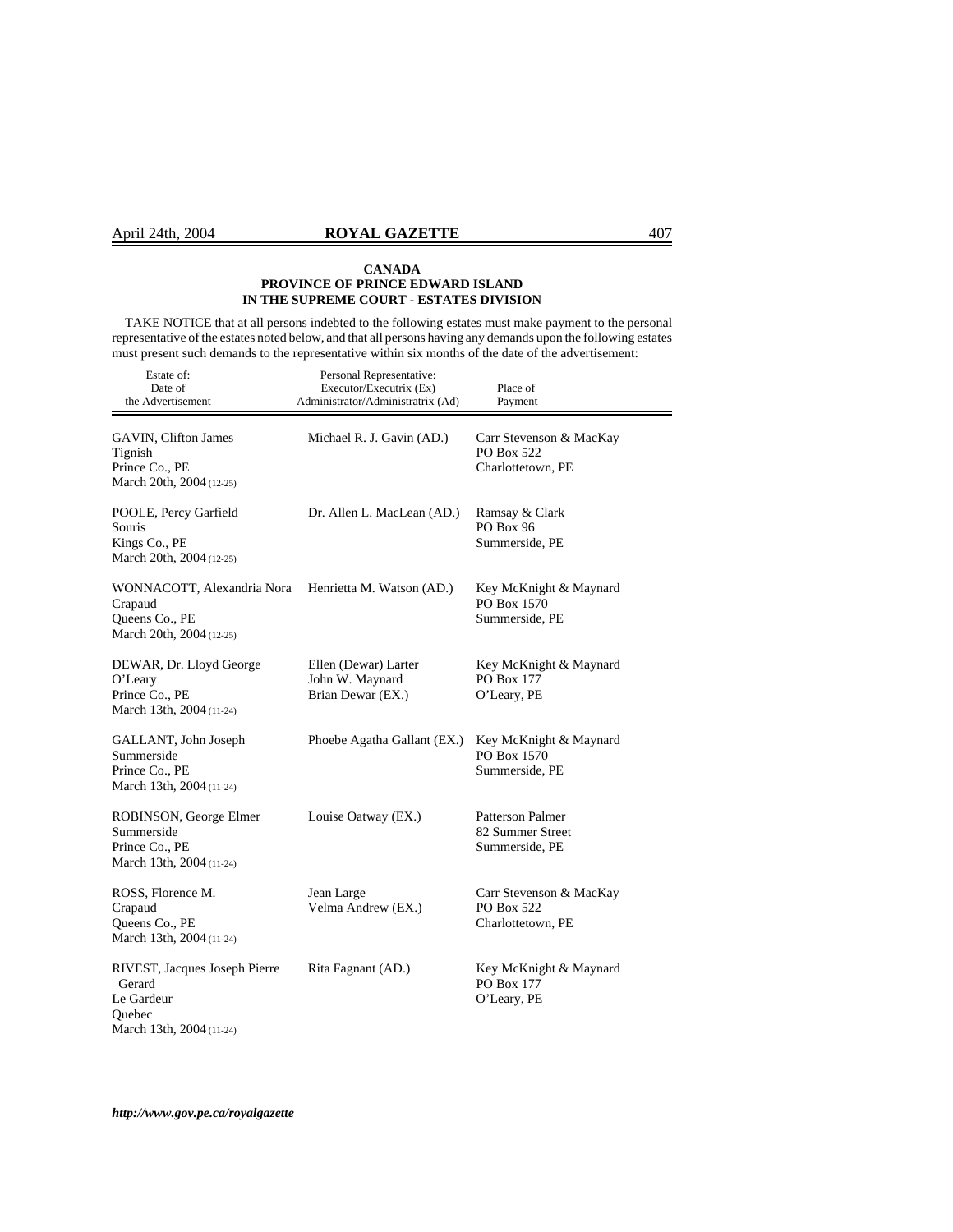TAKE NOTICE that at all persons indebted to the following estates must make payment to the personal representative of the estates noted below, and that all persons having any demands upon the following estates must present such demands to the representative within six months of the date of the advertisement:

| Estate of:<br>Date of<br>the Advertisement                                                   | Personal Representative:<br>Executor/Executrix (Ex)<br>Administrator/Administratrix (Ad) | Place of<br>Payment                                                                         |
|----------------------------------------------------------------------------------------------|------------------------------------------------------------------------------------------|---------------------------------------------------------------------------------------------|
| GAY, Leona Gertrude<br>Borden-Carleton<br>Prince Co., PE<br>March 6th, 2004 (10-23)          | Jonathan A. Gay<br>Sandra A. Gay (EX.)                                                   | The Law Office of Kathleen Loo Craig<br>PO Box 11<br>North Bedeque, PE                      |
| KINCH, David John<br>Lower Sackville<br>Nova Scotia<br>March 6th, 2004 (10-23)               | Isabel C. Kinch (EX.)                                                                    | Key McKnight & Maynard<br>PO Box 177<br>O'Leary, PE                                         |
| MacAULAY, Seymour B.<br>Strathcona<br>Kings Co., PE<br>March 6th, 2004 (10-23)               | Cletus Ronaghan (EX.)                                                                    | Cox Hanson O'Reilly Matheson<br><b>PO Box 875</b><br>Charlottetown, PE                      |
| MacPHERSON, Elmer Cecil<br>Caledonia<br>Kings Co., PE<br>March 6th, 2004 (10-23)             | Alexander MacIntosh (EX.)                                                                | Diamond & Associates<br>PO Box 39<br>Charlottetown, PE                                      |
| McISAAC, Leo Pius<br>Mermaid<br>Queens Co., PE<br>March 6th, 2004 (10-23)                    | Leona Moran<br>Dale McIsaac (EX.)                                                        | Philip Mullally, QC<br>PO Box 2560<br>Charlottetown, PE                                     |
| ARCHIBALD, Arthur Kenneth<br>North River<br>Queens Co., PE<br>February 28th, 2004 (09-22)    | Kathryn Jane Archibald (EX.) Carr Stevenson & MacKay                                     | PO Box 522<br>Charlottetown, PE                                                             |
| CARTER, Gordon<br>Fortune<br>Kings Co., PE<br>February 28th, 2004 (09-22)                    |                                                                                          | Elizabeth (Libby) Jarvis (EX.) Allen J. MacPhee Law Corporation<br>PO Box 238<br>Souris, PE |
| MacSWAIN, Evelyn<br>Georgetown<br>Kings Co., PE<br>February 28th, 2004 (09-22)               | Fred MacSwain (EX.)                                                                      | Alfred K. Fraser, QC<br>PO Box 516<br>Montague, PE                                          |
| MARTIN, Wilfred Edward<br>Eldon, Belfast PO<br>Queens Co., PE<br>February 28th, 2004 (09-22) | Edith Ruby Martin (EX.)                                                                  | McInnes Cooper<br><b>BDC</b> Place<br>Suite 620, 119 Kent Street<br>Charlottetown, PE       |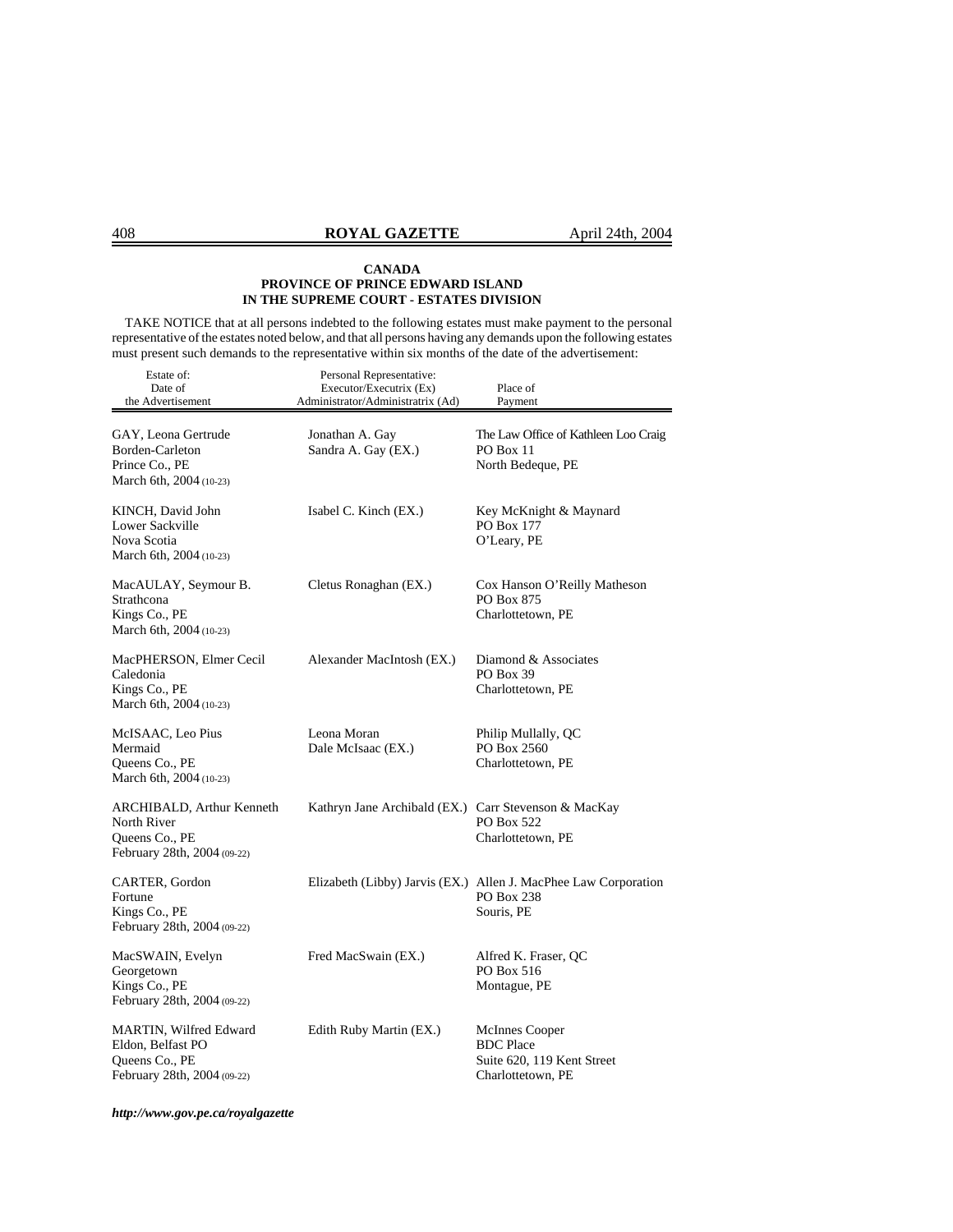TAKE NOTICE that at all persons indebted to the following estates must make payment to the personal representative of the estates noted below, and that all persons having any demands upon the following estates must present such demands to the representative within six months of the date of the advertisement:

| Estate of:<br>Date of<br>the Advertisement                                                                       | Personal Representative:<br>Executor/Executrix (Ex)<br>Administrator/Administratrix (Ad) | Place of<br>Payment                                                                   |
|------------------------------------------------------------------------------------------------------------------|------------------------------------------------------------------------------------------|---------------------------------------------------------------------------------------|
| O'DONNELL, Doreen Mary<br>Souris River Road<br>Kings Co., PE<br>February 28th, 2004 (09-22)                      | David O'Donnell<br>Catherine Cahill (EX.)                                                | McInnes Cooper<br><b>BDC</b> Place<br>Suite 620, 119 Kent Street<br>Charlottetown, PE |
| ROBERTSON, Edwin Theodore<br>Souris<br>(Formerly of Munn's Road)<br>Kings Co., PE<br>February 28th, 2004 (09-22) | Marvyn Robertson<br>Tanya Robertson (EX.)                                                | McInnes Cooper<br><b>BDC</b> Place<br>Suite 620, 119 Kent Street<br>Charlottetown, PE |
| ACORN, Joyce<br>Peters Road<br>Kings Co., PE<br>February 21st, 2004 (08-21)                                      | Lisa Dawn Henderson (EX.)                                                                | Allen J. MacPhee Law Corporation<br>PO Box 238<br>Souris, PE                          |
| BAKER, Donald R.<br>Margate<br>Prince Co., PE<br>February 21st, 2004 (08-21)                                     | Jean Baker (EX.)                                                                         | Ramsay & Clark<br><b>PO Box 96</b><br>Summerside, PE                                  |
| CAMPBELL, Boswell S.<br>Murray River<br>Kings Co., PE<br>February 21st, 2004 (08-21)                             | Beatrice J. Campbell (EX.)                                                               | Alfred K. Fraser, QC<br>PO Box 516<br>Montague, PE                                    |
| DEIGHAN, Francis Urban<br>Summerside<br>Prince Co., PE<br>February 21st, 2004 (08-21)                            | Verna Deighan (EX.)                                                                      | <b>Patterson Palmer</b><br>82 Summer Street<br>Summerside, PE                         |
| MacPHERSON, Donald Joseph<br>Hamilton<br>Ontario<br>February 21st, 2004 (08-21)                                  | Mary MacPherson (EX.)                                                                    | Cox Hanson O'Reilly Matheson<br>PO Box 875<br>Charlottetown, PE                       |
| McKENZIE, Anthony<br>Lower Montague<br>Kings Co., PE<br>February 21st, 2004 (08-21)                              | Catherine Elizabeth<br>McKenzie (EX.)                                                    | <b>Stewart McKelvey Stirling Scales</b><br>PO Box 2140<br>Charlottetown, PE           |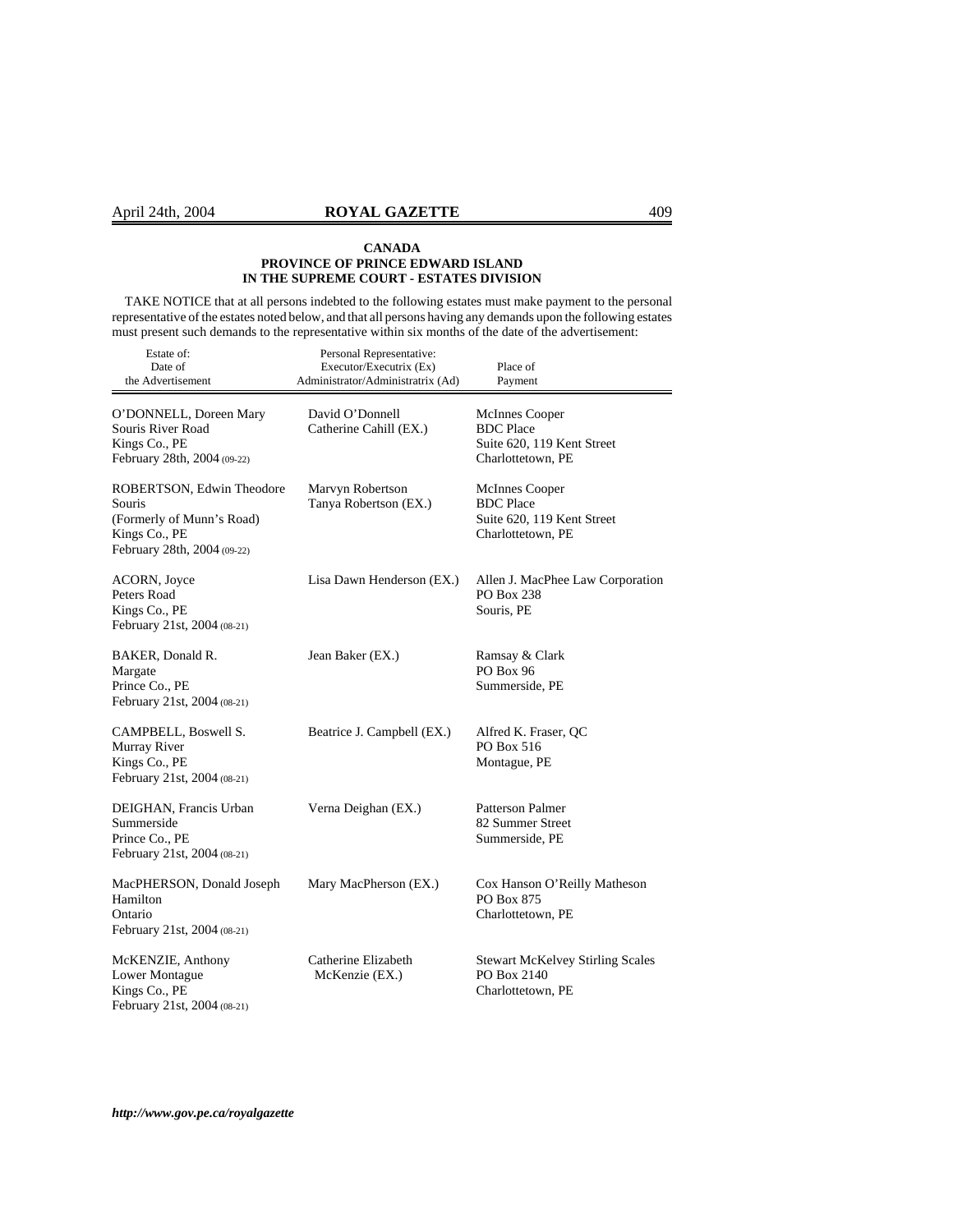TAKE NOTICE that at all persons indebted to the following estates must make payment to the personal representative of the estates noted below, and that all persons having any demands upon the following estates must present such demands to the representative within six months of the date of the advertisement:

| Estate of:<br>Date of<br>the Advertisement                                                                           | Personal Representative:<br>Executor/Executrix (Ex)<br>Administrator/Administratrix (Ad) | Place of<br>Payment                                                         |
|----------------------------------------------------------------------------------------------------------------------|------------------------------------------------------------------------------------------|-----------------------------------------------------------------------------|
| STRAIGHT, Michael Whitney<br>Chicago<br>State of Illinois<br>United States of America<br>February 21st, 2004 (08-21) | Arthur J. Mahon<br>Fidelity Trust Company of<br>Canada, Ltd. (EX.)                       | <b>Stewart McKelvey Stirling Scales</b><br>PO Box 2140<br>Charlottetown, PE |
| MacDONALD, William Valentine<br>Charlottetown<br>Queens Co., PE<br>February 21st, 2004 (08-21)                       | Florence Hughes<br>Agatha MacDonald (AD.)                                                | Diamond & Associates<br>PO Box 39<br>Charlottetown, PE                      |
| <b>MORRISON, William Thomas</b><br>New Haven<br>Queens Co., PE<br>February 21st, 2004 (08-21)                        | Mildred Roberts-Doyle (AD.)                                                              | Campbell Lea<br>PO Box 429<br>Charlottetown, PE                             |
| SCANTLEBURY, Wallace E.<br>Charlottetown<br>Queens Co., PE<br>February 21st, 2004 (08-21)                            | George Scantlebury (AD.)                                                                 | MacLeod Crane & Parkman<br>PO Box 1056<br>Charlottetown, PE                 |
| CAMPBELL, J. Clement (Clem)<br>Dundas<br>Kings Co., PE<br>February 14th, 2004 (07-20)                                | Anne G. Campbell (EX.)                                                                   | Alfred K. Fraser, QC<br>PO Box 516<br>Montague, PE                          |
| DAWSON, Margaret Jean<br>Crapaud<br>Queens Co., PE<br>February 14th, 2004 (07-20)                                    | <b>Barry Dawson</b><br>Carol Dawson (EX.)                                                | Key McKnight & Maynard<br>PO Box 1570<br>Summerside, PE                     |
| <b>GODFREY, William Wallace</b><br>Charlottetown<br>Queens Co., PE<br>February 14th, 2004 (07-20)                    | Donald Warren<br>Helen Warren (EX.)                                                      | MacLeod Crane & Parkman<br>PO Box 1056<br>Charlottetown, PE                 |
| HURST, Barbara Elizabeth<br>Clinton<br>Queens Co., PE<br>February 14th, 2004 (07-20)                                 | Stephen R. Hurst<br>Ian D. Hurst (EX.)                                                   | David R. Hammond, QC<br>740A Water Street East<br>Summerside, PE            |
| JACKMAN, Ada Eleanor<br>Summerside<br>Prince Co., PE<br>February 14th, 2004 (07-20)                                  | Sandra Gallagher (EX.)                                                                   | Patterson Palmer<br>82 Summer Street<br>Summerside, PE                      |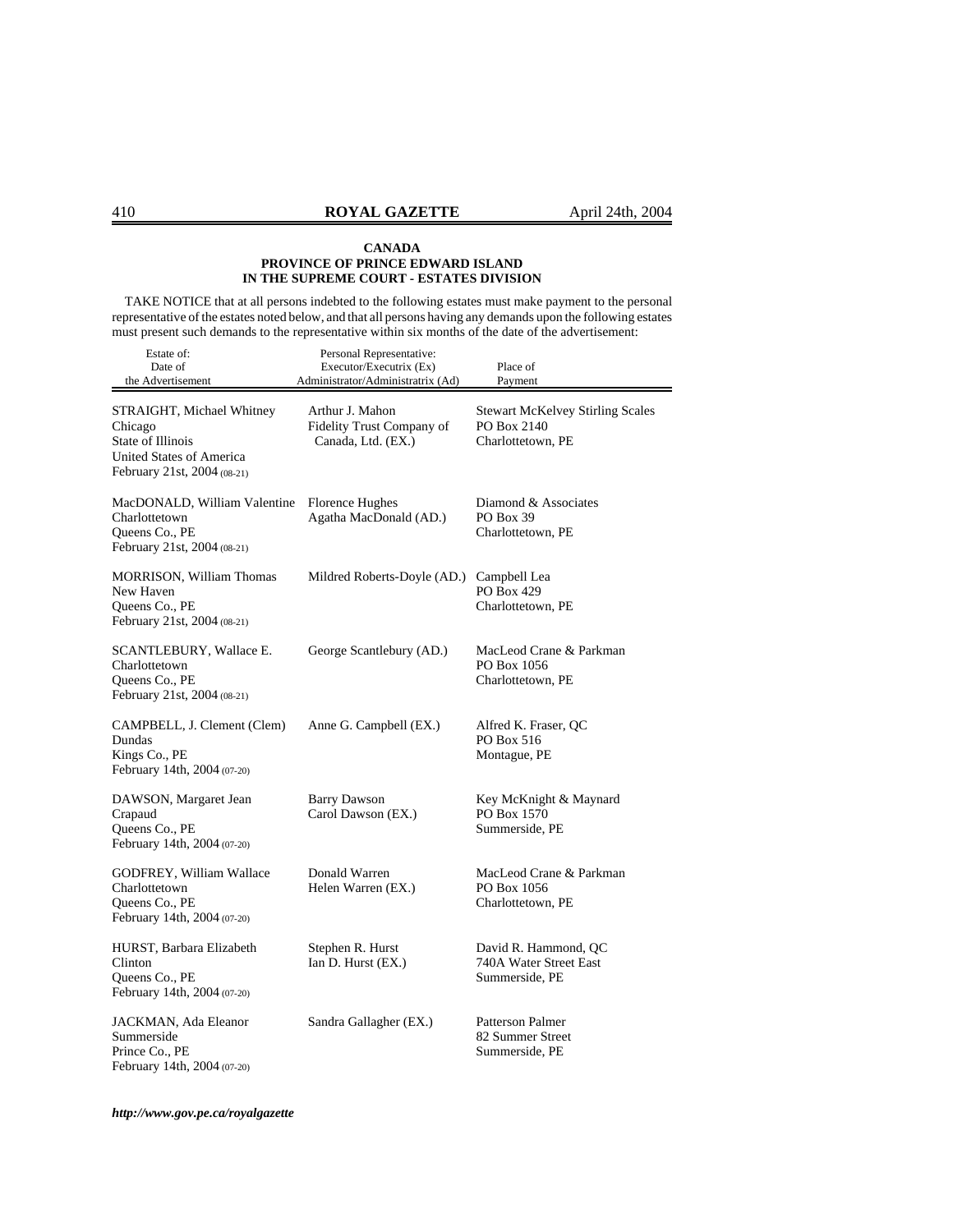TAKE NOTICE that at all persons indebted to the following estates must make payment to the personal representative of the estates noted below, and that all persons having any demands upon the following estates must present such demands to the representative within six months of the date of the advertisement:

| Estate of:<br>Date of<br>the Advertisement                                                   | Personal Representative:<br>Executor/Executrix (Ex)<br>Administrator/Administratrix (Ad) | Place of<br>Payment                                             |
|----------------------------------------------------------------------------------------------|------------------------------------------------------------------------------------------|-----------------------------------------------------------------|
| <b>KERR, Ernest Gordon</b><br>Charlottetown<br>Queens Co., PE<br>February 14th, 2004 (07-20) | David Gordon Kerr (EX.)                                                                  | Carr Stevenson & MacKay<br>PO Box 522<br>Charlottetown, PE      |
| MacKENZIE, Clare Bernice<br>Cornwall<br>Queens Co., PE<br>February 14th, 2004 (07-20)        | <b>Philip Connolly</b><br>Maureen MacEachern (EX.)                                       | Carr Stevenson & MacKay<br>PO Box 522<br>Charlottetown, PE      |
| MacLEOD, Margaret Frances<br>New London<br>Queens Co., PE<br>February 14th, 2004 (07-20)     | John Coles (EX.)                                                                         | Cox Hanson O'Reilly Matheson<br>PO Box 875<br>Charlottetown, PE |
| MATHESON, Ernest S.<br>Charlottetown<br>Queens Co., PE<br>February 14th, 2004 (07-20)        | Ruby B. Matheson<br>David L. Matheson<br>D. Steve Matheson<br>Thomas A. Matheson (EX.)   | Cox Hanson O'Reilly Matheson<br>PO Box 875<br>Charlottetown, PE |
| MONAGHAN, Eugenia Theresa<br>Charlottetown<br>Queens Co., PE<br>February 14th, 2004 (07-20)  | George Monaghan (EX.)                                                                    | Philip Mullally, QC<br>PO Box 2560<br>Charlottetown, PE         |
| MOORE, Angus MacLeod<br>Toronto<br>Ontario<br>February 14th, 2004 (07-20)                    | <b>Barry Moore</b><br>Duane Moore (EX.)                                                  | Alfred K. Fraser, QC<br>PO Box 516<br>Montague, PE              |
| O'ROURKE, Charlotte J.<br>Charlottetown<br>Queens Co., PE<br>February 14th, 2004 (07-20)     | Catherine A. Clarey<br>Thomas D. O'Rourke (EX.)                                          | Carr Stevenson & MacKay<br>PO Box 522<br>Charlottetown, PE      |
| WARREN, Georgie Blanche<br>Summerside<br>Prince Co., PE<br>February 14th, 2004 (07-20)       | George William Rix (EX.)                                                                 | Ramsay & Clark<br>PO Box 96<br>Summerside, PE                   |
| YOUNKER, Harry Stavert<br>Stratford<br>Queens Co., PE<br>February 14th, 2004 (07-20)         | Doris Jean Younker (EX.)                                                                 | Alfred K. Fraser, QC<br>PO Box 516<br>Montague, PE              |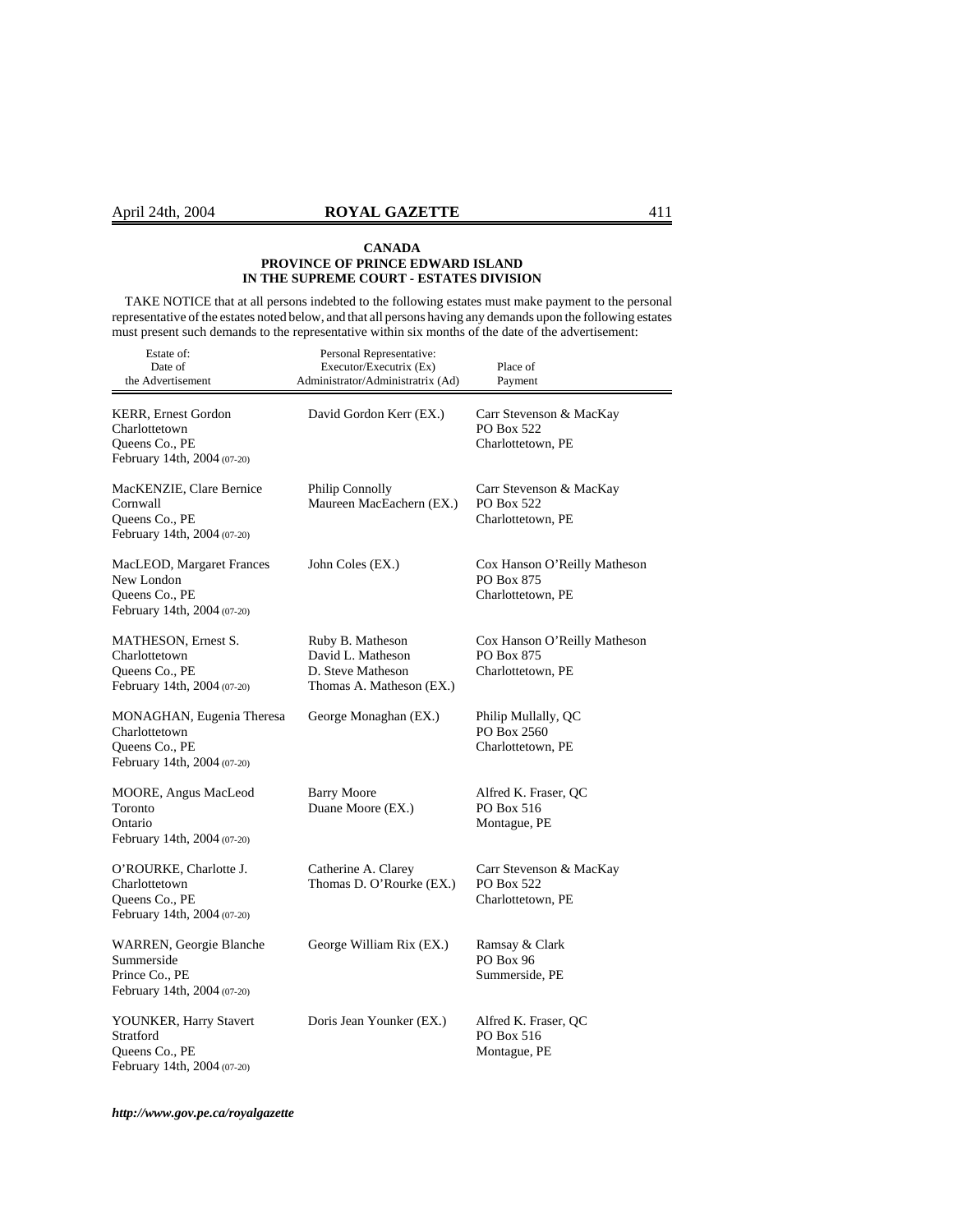TAKE NOTICE that at all persons indebted to the following estates must make payment to the personal representative of the estates noted below, and that all persons having any demands upon the following estates must present such demands to the representative within six months of the date of the advertisement:

| Estate of:<br>Date of<br>the Advertisement                                                                          | Personal Representative:<br>Executor/Executrix (Ex)<br>Administrator/Administratrix (Ad) | Place of<br>Payment                                                                          |
|---------------------------------------------------------------------------------------------------------------------|------------------------------------------------------------------------------------------|----------------------------------------------------------------------------------------------|
| <b>BROOKINS, Nelson Aubrey</b><br>Kensington<br>Prince Co., PE<br>February 7th, 2004 (06-19)                        | Sheldon Stewart (EX.)                                                                    | David R. Hammond, QC<br>740A Water Street East<br>Summerside, PE                             |
| BURNS, Edna Eileen<br>Lower Freetown<br>Prince Co., PE<br>February 7th, 2004 (06-19)                                | <b>Brenton Garth Burns</b><br>Valerie Joyce Burns<br>Shirley Wills Burns (EX.)           | Ramsay & Clark<br>PO Box 96<br>Summerside, PE                                                |
| CRASWELL, Colin Matheson<br>Charlottetown<br>Queens Co., PE<br>February 7th, 2004 (06-19)                           | Ora Waigh (EX.)                                                                          | <b>Stewart McKelvey Stirling Scales</b><br>PO Box 2140<br>Charlottetown, PE                  |
| HIRST, Kathleen Mary<br>Summerside<br>Prince Co., PE<br>February 7th, 2004 (06-19)                                  | Amanda Louise Hirst<br>Deborah Hirst McDonald (EX.)                                      | David R. Hammond, QC<br>740A Water Street East<br>Summerside, PE                             |
| JOHNSTONE, Norman<br>Summerside<br>Prince Co., PE<br>February 7th, 2004 (06-19)                                     | Allan Johnstone (EX.)                                                                    | Lyle & McCabe<br>PO Box 300<br>Summerside, PE                                                |
| NEILL, Arnold Willis<br>Charlottetown<br>(Formerly of North Milton)<br>Queens Co., PE<br>February 7th, 2004 (06-19) | Serita Newman (EX.)                                                                      | McInnes Cooper<br><b>BDC</b> Place<br>Suite 620, 119 Kent Street<br>Charlottetown, PE        |
| NIELSEN, Frederick Dennis<br>Murray River<br>Kings Co., PE<br>February 7th, 2004 (06-19)                            | Myrna Ferne Peachey (EX.)                                                                | Ian W. H. Bailey<br>PO Box 1850<br>Charlottetown, PE                                         |
| RAFTER, Henry Douglas<br>Murray Harbour<br>Kings Co., PE<br>February 7th, 2004 (06-19)                              | Dianne Rafter<br>John Hopkins (EX.)                                                      | Alfred K. Fraser, QC<br>PO Box 516<br>Montague, PE                                           |
| WOOD, Pansy Florine<br>Charlottetown<br>Queens Co., PE<br>February 7th, 2004 (06-19)                                | George Wright (EX.)                                                                      | <b>McInnes Cooper</b><br><b>BDC</b> Place<br>Suite 620, 119 Kent Street<br>Charlottetown, PE |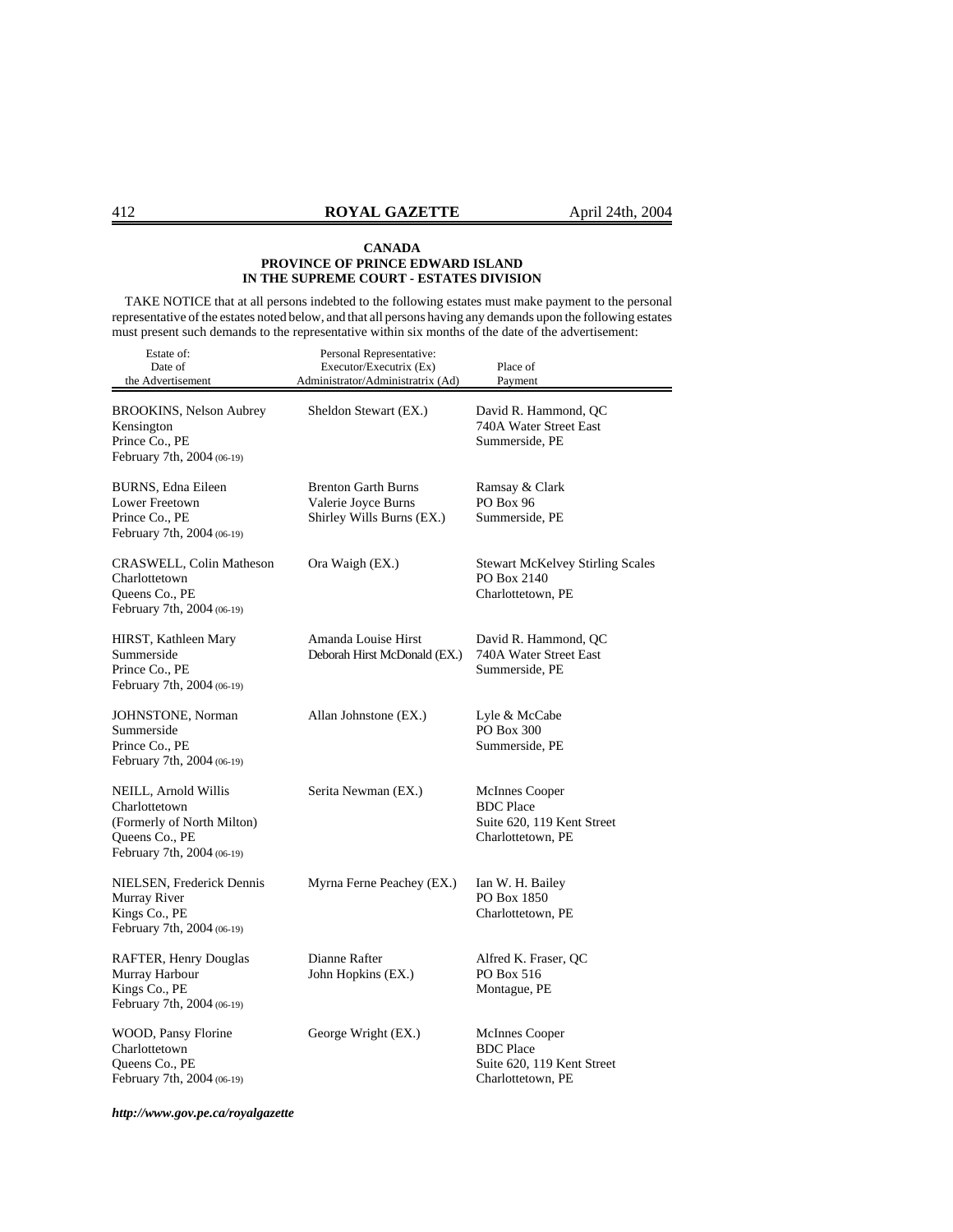TAKE NOTICE that at all persons indebted to the following estates must make payment to the personal representative of the estates noted below, and that all persons having any demands upon the following estates must present such demands to the representative within six months of the date of the advertisement:

| Estate of:<br>Date of<br>the Advertisement                                                       | Personal Representative:<br>Executor/Executrix (Ex)<br>Administrator/Administratrix (Ad) | Place of<br>Payment                                                         |
|--------------------------------------------------------------------------------------------------|------------------------------------------------------------------------------------------|-----------------------------------------------------------------------------|
| HARNISH, Jenny Louise<br>Margate<br>Prince Co., PE<br>January 31st, 2004 (05-18)                 | John Weldon Clark<br>Kyler Clark Bowness (EX.)                                           | <b>Kyler Clark Bowness</b><br>203 Cousins Court<br>Summerside, PE           |
| MacDONALD, Howard David<br>Stratford<br>Queens Co., PE<br>January 31st, 2004 (05-18)             | Leanne Gayford<br>Boyd MacDonald (EX.)                                                   | Campbell Stewart<br>PO Box 485<br>Charlottetown, PE                         |
| <b>MURPHY, Peter Cletus</b><br>Charlottetown<br>Queens Co., PE<br>January 31st, 2004 (05-18)     | Clifford Murphy<br>Shawn McCarvill (EX.)                                                 | <b>Stewart McKelvey Stirling Scales</b><br>PO Box 2140<br>Charlottetown, PE |
| ROGERS, Irene Mary Theresa<br>Summerside<br>Prince Co., PE<br>January 31st, 2004 (05-18)         | Joan Hodge<br>Eleanor "Kitty" MacLeod (EX.)                                              | Patterson Palmer<br>82 Summer Street<br>Summerside, PE                      |
| WILSON, Albert Joseph<br>Windsor<br>Ontario<br>January 31st, 2004 (05-18)                        | Robert James Wilson<br>Albert Joseph P. Wilson (EX.) PO Box 875                          | Cox Hanson O'Reilly Matheson<br>Charlottetown, PE                           |
| WILSON, Josephine May<br>Windsor<br>Ontario<br>January 31st, 2004 (05-18)                        | <b>Robert James Wilson</b><br>Albert Joseph P. Wilson (EX.) PO Box 875                   | Cox Hanson O'Reilly Matheson<br>Charlottetown, PE                           |
| <b>BUCHANAN, Corey Grant</b><br>Charlottetown<br>Queens Co., PE<br>January 31st, 2004 (05-18)    | Grant Buchanan<br>Michelle Buchanan (AD.)                                                | Regena Kaye Russell<br>PO Box 383<br>O'Leary, PE                            |
| BERNARD, Amy Violet<br>Freetown<br>Prince Co., PE<br>January 24th, 2004 (04-17)                  | Donna Haugh<br>Wendell Bernard (EX.)                                                     | Lyle & McCabe<br>PO Box 300<br>Summerside, PE                               |
| <b>BLACQUIERE, Gregory Francis</b><br>Summerside<br>Prince Co., PE<br>January 24th, 2004 (04-17) | Donald Aube<br>Roger Duguay (EX.)                                                        | Donald Schurman<br>155A Arcona Street<br>Summerside, PE                     |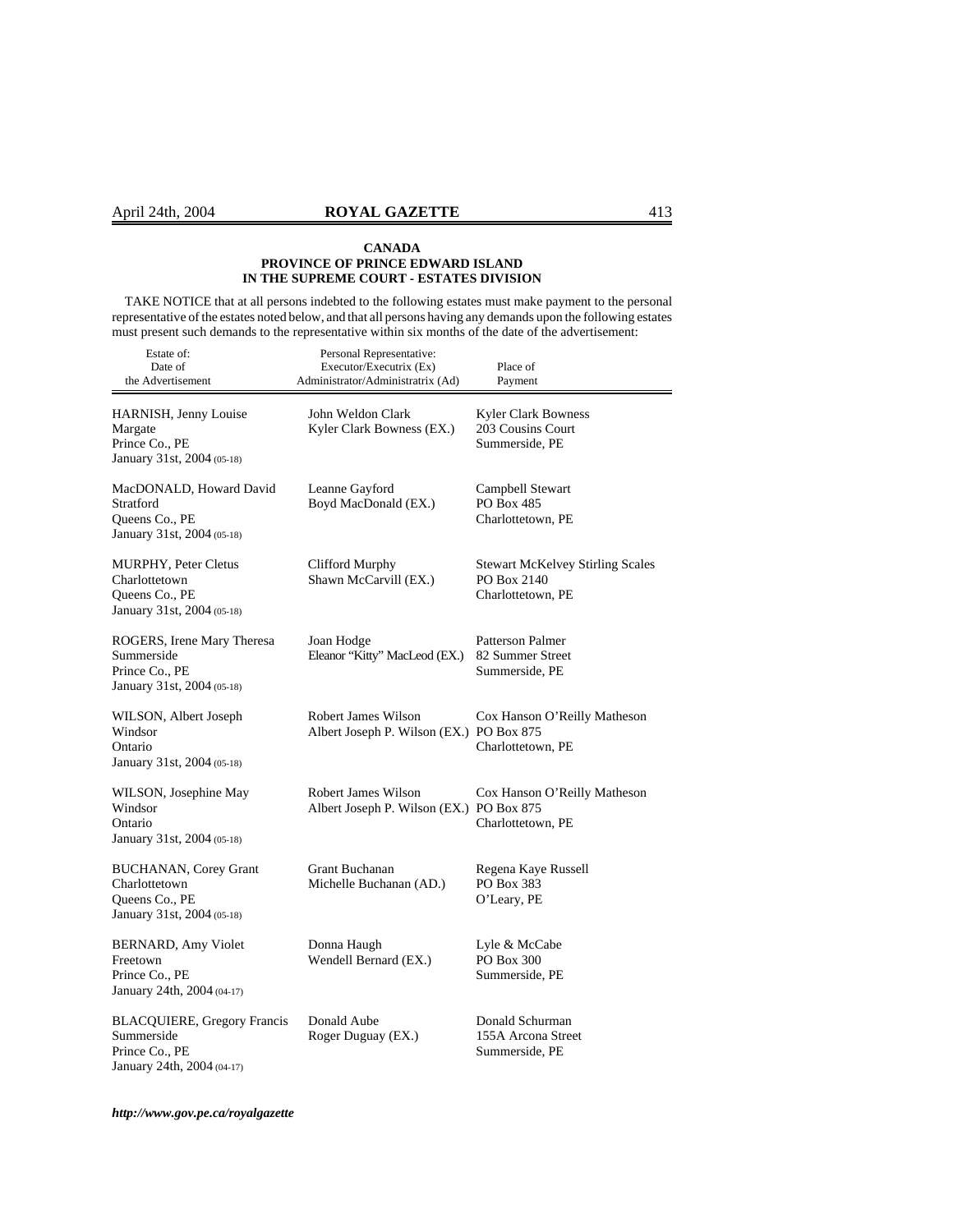TAKE NOTICE that at all persons indebted to the following estates must make payment to the personal representative of the estates noted below, and that all persons having any demands upon the following estates must present such demands to the representative within six months of the date of the advertisement:

| Estate of:<br>Date of<br>the Advertisement                                                          | Personal Representative:<br>Executor/Executrix (Ex)<br>Administrator/Administratrix (Ad) | Place of<br>Payment                                          |
|-----------------------------------------------------------------------------------------------------|------------------------------------------------------------------------------------------|--------------------------------------------------------------|
| BURKE, Lester W.<br>Fortune Bridge<br>Kings Co., PE<br>January 24th, 2004 (04-17)                   | Roland A. Burke<br>Gary D. Burke<br>Willard L. Burke (EX.)                               | Allen J. MacPhee Law Corporation<br>PO Box 238<br>Souris, PE |
| DEWAR, Gladys Irene<br>Montague<br>Kings Co., PE<br>January 24th, 2004 (04-17)                      | <b>Rosemary Dewar</b><br>John Miodowski (EX.)                                            | Macnutt & Dumont<br>PO Box 965<br>Charlottetown, PE          |
| GAUDET, Harold Arthur<br>Charlottetown<br>Queens Co., PE<br>January 24th, 2004 (04-17)              | Patricia Mary Gaudet (EX.)                                                               | Philip Mullally, QC<br>PO Box 2560<br>Charlottetown, PE      |
| HENNEBERY, Eileen<br>Charlottetown<br>Queens Co., PE<br>January 24th, 2004 (04-17)                  | Clare Butler (EX.)                                                                       | Carr Stevenson & MacKay<br>PO Box 522<br>Charlottetown, PE   |
| MacPHERSON, Barbara Anne<br>Rogers<br>Charlottetown<br>Queens Co., PE<br>January 24th, 2004 (04-17) | Deborah Gee (EX.)                                                                        | Carr Stevenson & MacKay<br>PO Box 522<br>Charlottetown, PE   |
| GALLANT, Emmett Cyril<br><b>Bristol</b><br>Kings Co., PE<br>January 24th, 2004 (04-17)              | Ethel P. Gallant<br>Glen J. Gallant<br>Christine M. MacDonald (AD.) Charlottetown, PE    | Carr Stevenson & MacKay<br>PO Box 522                        |
| McKINNON, John A.<br>Charlottetown<br>Queens Co., PE<br>January 24th, 2004 (04-17)                  | Bennett McKinnon (AD.)                                                                   | Diamond & Associates<br>PO Box 39<br>Charlottetown, PE       |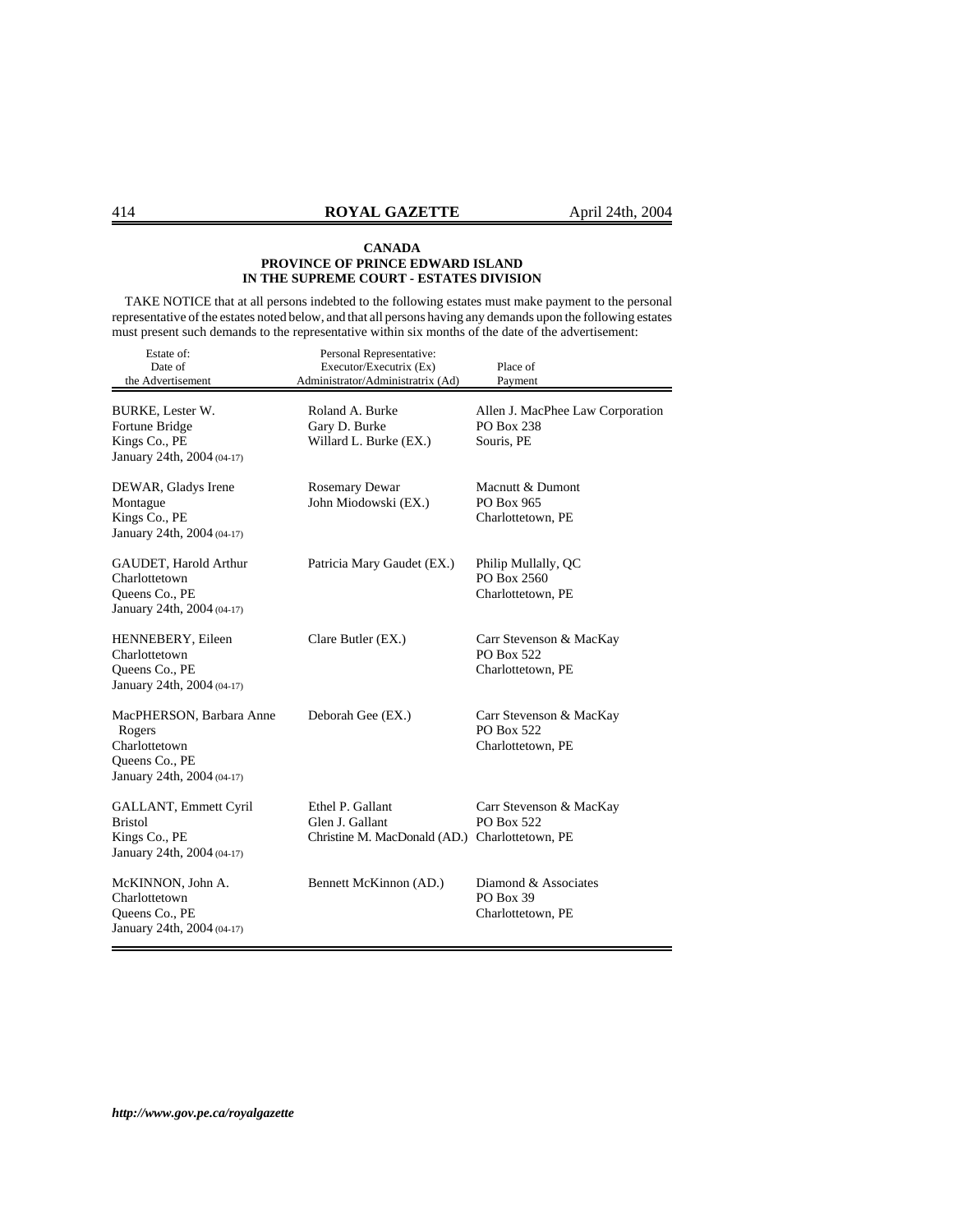The following orders were approved by His Honour the Lieutenant Governor in Council dated 13 April 2004.

## **EC2004-221**

## **FINANCIAL ADMINISTRATION ACT REPORTING ENTITIES AMENDMENT**

Pursuant to section 64 of the *Financial Administration Act* R.S.P.E.I. 1988, Cap. F-9 Council amended Schedule B to the said Act

1. by adding the following reporting entity:

Prince Edward Island Science and Technology Corporation

2. by deleting the following reporting entity:

Innovative Solutions Agency (P.E.I.) Inc.

## **EC2004-237**

## **PRINCE EDWARD ISLAND SCIENCE AND TECHNOLOGY CORPORATION ACT MINISTER OF DEVELOPMENT AND TECHNOLOGY DESIGNATION**

Pursuant to clause 1(d) of the *Prince Edward Island Science and Technology Corporation Act* R.S.P.E.I. 1988, Cap. P-19.1, Council designated the Minister of Development and Technology to be responsible for the administration of the said Act, effective 13 April 2004.

Signed, Lynn E. Ellsworth Clerk of the Executive Council 17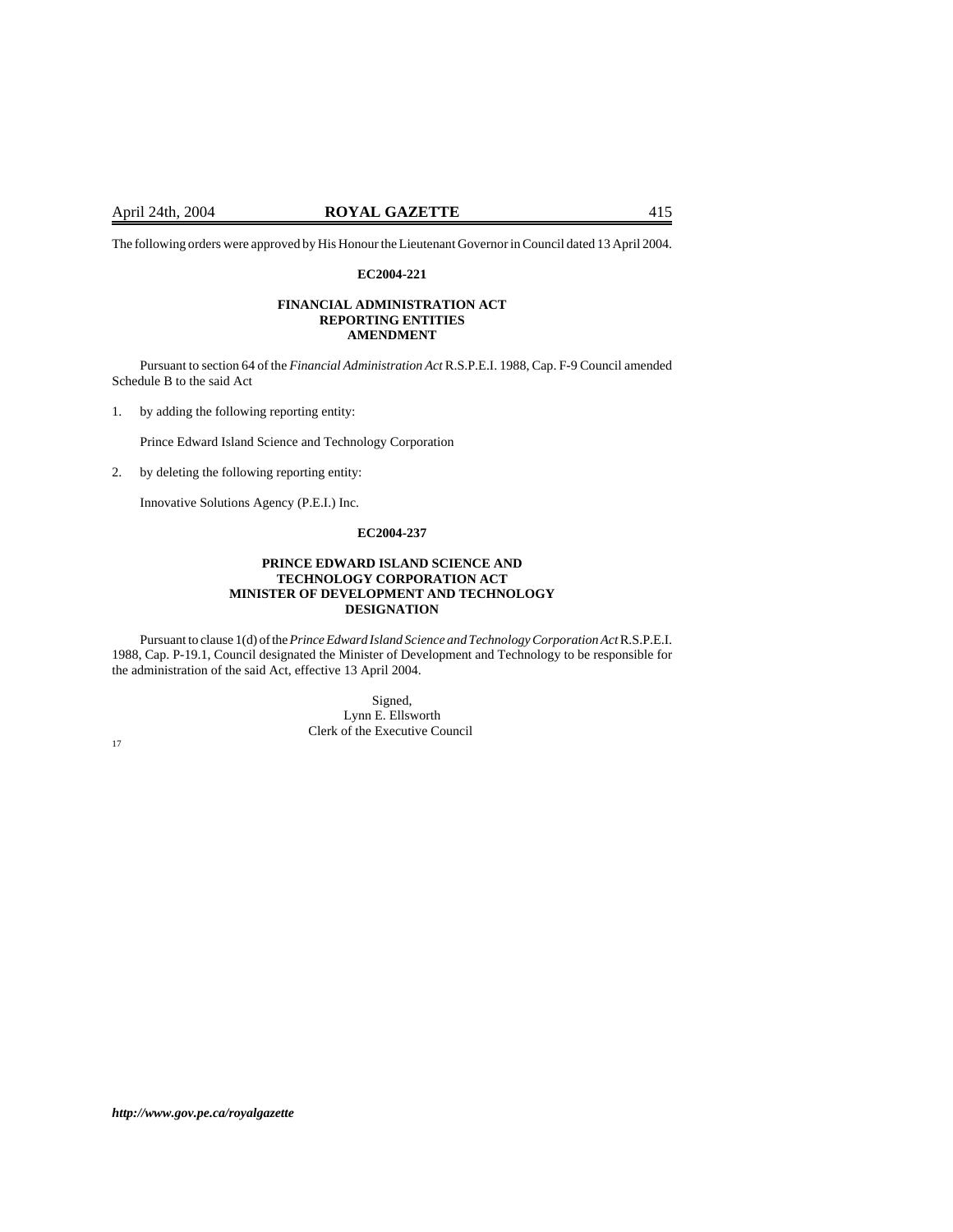#### **NOTICE OF CHANGE OF CORPORATE NAME** Companies Act

R.S.P.E.I. 1988, CAP. C-14, S. 81.1

Public Notice is hereby given that under the *Companies Act* the following corporation has changed its corporate name:

Former Name DME INDUSTRIAL INC. New Name MARINE EXHAUST SOLUTIONS INC. Effective Date: April 13, 2004

> **NOTICE OF DISSOLUTION** Partnership Act R.S.P.E.I. 1988, Cap. P-1

Public Notice is hereby given that a Notice of Dissolution has been filed under the *Partnership Act* for each of the following:

|    | Name: REDMOND PRODUCTS/LES     |                |
|----|--------------------------------|----------------|
|    | PRODUITS REDMOND               |                |
|    | Owner: BRISTOL-MYERS SOUIBB    |                |
|    | CANADA CO.                     |                |
|    | <b>Registration Date:</b>      | April 08, 2004 |
|    |                                |                |
|    | Name: CLAIROL CANADA           |                |
|    | Owner: BRISTOL-MYERS SQUIBB    |                |
|    | CANADA CO.                     |                |
|    | <b>Registration Date:</b>      | April 08, 2004 |
|    |                                |                |
|    | Name: INFUSIUM PROFESSIONAL    |                |
|    | PRODUCTS/INFUSIUM              |                |
|    | PRODUITS PROFESSIONNELS        |                |
|    | Owner: BRISTOL-MYERS SOUIBB    |                |
|    | CANADA CO.                     |                |
|    | <b>Registration Date:</b>      | April 08, 2004 |
|    | Name: MARINE EXHAUST SOLUTIONS |                |
|    | Owner: DIVERSIFIED METAL       |                |
|    | ENGINEERING LTD.               |                |
|    | <b>Registration Date:</b>      | April 13, 2004 |
|    |                                |                |
|    | Name: C.D. ISLAND GOLD HONEY   |                |
|    | Owner: Cletus Edward Dollinger |                |
|    | <b>Registration Date:</b>      | April 13, 2004 |
|    |                                |                |
|    | Name: RIVER VIEW FARMS         |                |
|    | Owner: Dirkje Adriana Dehaan   |                |
|    | Jeffery C. Dehaan              |                |
| 17 | <b>Registration Date:</b>      | April 14, 2004 |

## **NOTICE OF GRANTING LETTERS PATENT** Companies Act

R.S.P.E.I. 1988, Cap. C-14, s.11,

Public Notice is hereby given that under the *Companies Act* Letters Patent have been issued by the Minister to the following:

Name: LIFE BRIDGE INC. 265 Birkallum Drive, R R # 5 Box 5239 Charlottetown, PE C1A 7J8 Incorporation Date: April 07, 2004

Name: OUR LADY OF P.E.I. INC. 1704 Palmer Road R R # 2 Tignish, PE C0B 2B0 Incorporation Date: April 15, 2004

Name: STRATHGARTNEY HIGHLANDS GOLF INC. 65 Grafton Street Box 2140 Charlottetown, PE C1A 8B9 Incorporation Date: April 13, 2004

Name: WHEATLEY RIVER IMPROVEMENT GROUP INCORPORATED 346 Crooked Creek Road Oyster Bed Bridge, PE C1E 1Z4 Incorporation Date: April 15, 2004

17

## **NOTICE OF GRANTING SUPPLEMENTARY LETTERS PATENT** Companies Act

R.S.P.E.I. 1988, Cap. C-14, s.18, s.3

Public Notice is hereby given that under the *Companies Act* supplementary letters patent have been issued by the Minister to the following:

Name: CURLEY PRODUCE LIMITED Purpose To increase the authorized capital.<br>Effective Date: April 16, 20 April 16, 2004 17

17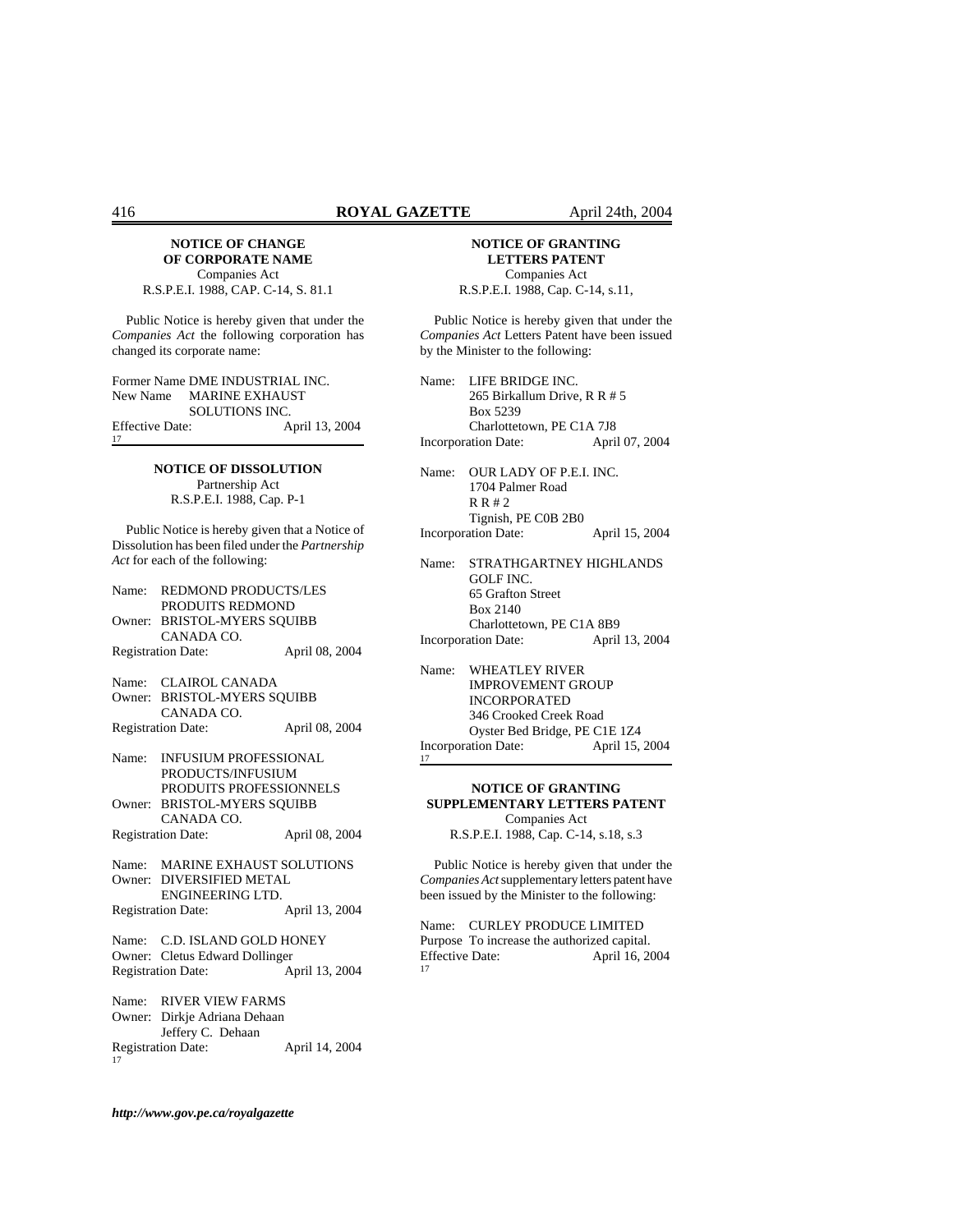## **NOTICE OF REGISTRATION**

Partnership Act R.S.P.E.I. 1988, Cap. P-1, s.52 and s.54(1)

Public Notice is hereby given that the following Declarations have been filed under the *Partnership Act*:

Name: CENTRAL ROADWAYS Owner: 100251 P.E.I. INC. Springton, PE C0B 1N0 Registration Date: April 13, 2004 Name: LOBSTER TALES Owner: COASTAL CULTURE INC. Box 281 Charlottetown, PE C1A 7K6 Registration Date: April 14, 2004 Name: TOPS PRODUCTS CANADA Owner: MOORE WALLACE INCORPORATED 61 Vipond Drive Mississauga, ON L5T 2X1 Registration Date: April 14, 2004 Name: BELL Owner: BELL MOBILITY INC./BELL MOBILITÉ INC. 1000 rue de la Gauchetiere Ouest, 4100 Montreal, PQ H3B 5H8 Registration Date: April 14, 2004 Name: BELL Owner: THE BELL TELEPHONE COMPANY OF CANADA OR BELL CANADA 1050 Cote du Beaver Hall Bureau 1600 Montreal, PQ H2Z 1S4 Registration Date: April 14, 2004 Name: SIRVA CANADA Owner: ALNAV PLATINUM GROUP INC. 10403 172nd St., Suite 350 Edmonton, AB T5J 2L3 Registration Date: April 15, 2004 Name: AQUA-TECH PLUMBING & HEATING Owner: Richard Long Peters Road R R # 4 Montague, PE C0A 1R0 Registration Date: April 14, 2004

| Name:           | <b>ATLANTIC INSTALL</b><br>Owner: Patrick Sheehan<br>Millcove, $R R # 1$<br>Mt. Stewart, PE C0A 1T0<br>George Curley<br>R R # 9                                                                     |                |
|-----------------|-----------------------------------------------------------------------------------------------------------------------------------------------------------------------------------------------------|----------------|
|                 | Winsloe, PE C1E 1Z3<br><b>Registration Date:</b>                                                                                                                                                    | April 14, 2004 |
| Name:<br>Owner: | <b>BANKS COTTAGE CARDIGAN</b><br>Martin R. Banks<br>Cardigan, PE C0A 1G0<br>Frances M. Banks<br>Cardigan, PE C0A 1G0                                                                                |                |
|                 | <b>Registration Date:</b>                                                                                                                                                                           | April 13, 2004 |
| Name:           | <b>BLUESHANK FARMS</b><br>Owner: Robert J. Paynter<br>Kelvin Grove, R R # 4<br>Kensington, PE C0B 1M0<br><b>Registration Date:</b>                                                                  | April 14, 2004 |
|                 |                                                                                                                                                                                                     |                |
| Owner:          | Name: C.D. ISLAND GOLD HONEY<br>John G. Burhoe<br>Murray Harbour North, R R # 4<br>Montague, PE C0A 1R0                                                                                             |                |
|                 | <b>Registration Date:</b>                                                                                                                                                                           | April 13, 2004 |
| Name:           | CATHERINE M. PARKMAN LAW<br><b>OFFICE</b>                                                                                                                                                           |                |
|                 | Owner: Catherine M. Parkman<br>82 Fitzroy Street<br>Charlottetown, PE C1A 7M4                                                                                                                       |                |
|                 | <b>Registration Date:</b>                                                                                                                                                                           | April 15, 2004 |
| Name:           | <b>CEDARBROOK FURNITURE</b>                                                                                                                                                                         |                |
| Owner:          | Traci Gaudet                                                                                                                                                                                        |                |
|                 | 351 Argyle Street<br>Summerside, PE C1N 2P3                                                                                                                                                         |                |
|                 | <b>Registration Date:</b>                                                                                                                                                                           | April 16, 2004 |
| Name:           | <b>DUNCAN'S AUCTIONS &amp;</b><br><b>APPRAISAL SERVICES</b>                                                                                                                                         |                |
| Owner:          | Dianne Duncan                                                                                                                                                                                       |                |
|                 | Box 904, Souris, PE C0A 2B0<br>Registration Date: April 14, 2004                                                                                                                                    |                |
|                 | Name: EASTWIND TRADING CO.<br>Owner: Chandra Caywood<br>1092 St. Catherines Road<br>Bonshaw, PE C0A 1C0<br>Michael Hammond<br>1092 St. Catherines Road<br>Bonshaw, PE C0A 1C0<br>Registration Date: | April 13, 2004 |
|                 |                                                                                                                                                                                                     |                |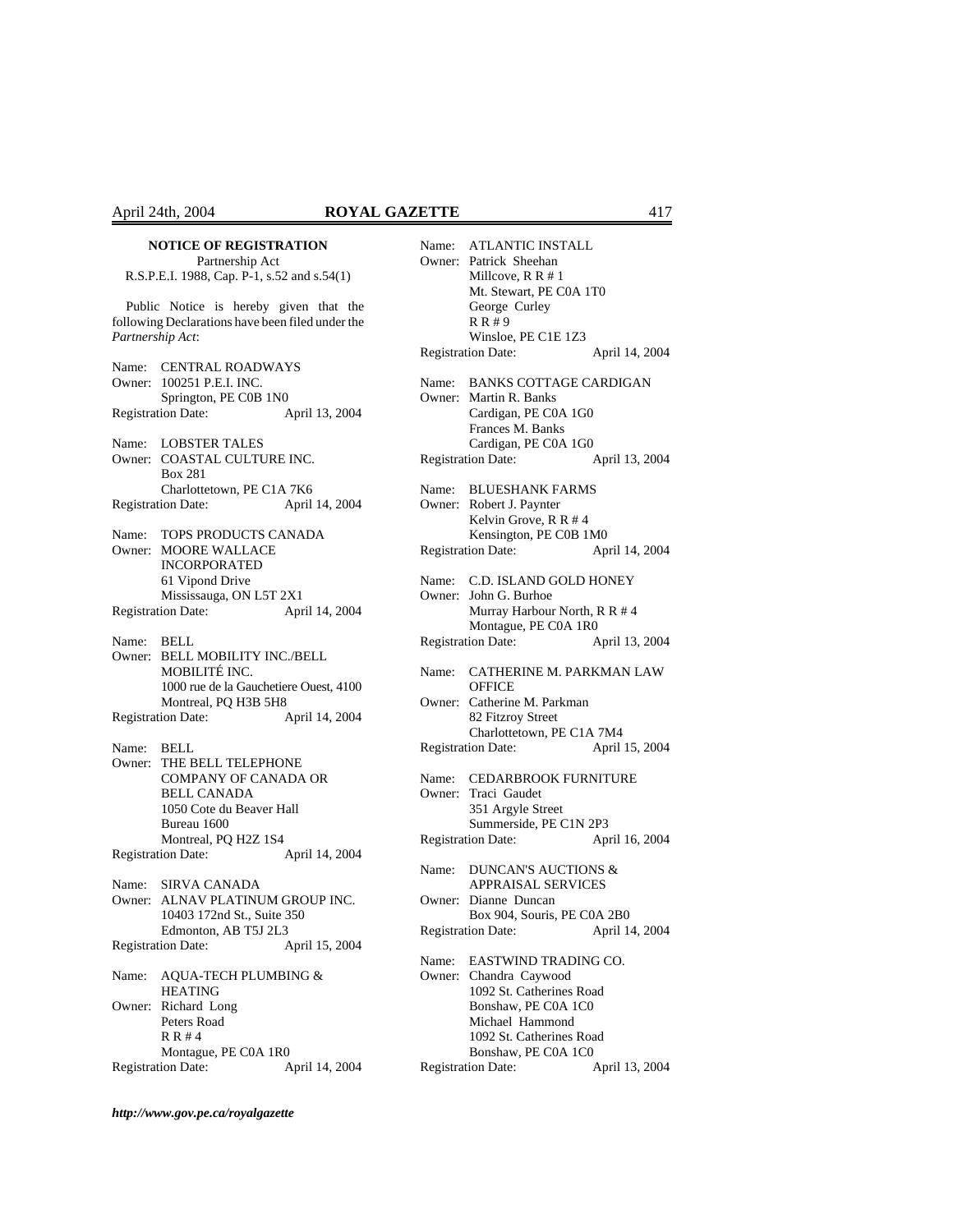Name: HARMONY ASSOCIATES Owner: Mary Baglole 220 Kensington Road Charlottetown, PE C1A 7S3 Registration Date: April 13, 2004 Name: IDEAL PROPERTIES Owner: James A. MacIsaac 28 Euston Street Charlottetown, PE C1A 1V8 Registration Date: April 16, 2004 Name: ISLAND BOUND CLASSICS Owner: Danielle Mill 76 New Zealand Rd. Box 368 Souris, PE C0A 2B0 Registration Date: April 16, 2004 Name: ISLAND TURF EQUIPMENT Owner: Christopher Winter 13 Woodlawn Drive Charlottetown, PE C1A 6K8 Registration Date: April 14, 2004 Name: MACMULLIN FORESTRY CONSULTING Owner: Andrew MacMullin 11 Bayview Drive R R # 3 Hunter River, PE C0A 1N0 Registration Date: April 13, 2004 Name: MEMORIES GIFT SHOP Owner: Edith Huestis 16 Woodlawn Drive Charlottetown, PE C1A 6K9 Registration Date: April 13, 2004 Name: SIX BEARS CREATIONS Owner: John A. Bernard 177 Redstone Drive Scotchfort, PE C0A 1T0 Registration Date: April 14, 2004 Name: TANGERINE HAIR Owner: Patricia Larsen 58 Windcrest Drive Cornwall, PE C0A 1H0 Kelly Allen 5 Waterview Drive R R # 4 Cornwall, PE C0A 1H0 Registration Date: April 15, 2004 17

## **NOTICE OF REVIVED COMPANIES**

Companies Act R.S.P.E.I. 1988, Cap. C-14 s.73

Public Notice is hereby given that under the *Companies Act* the following companies have been revived:

Name: A. E. MCCARDLE & SONS LTD. Effective Date: April 13, 2004

Name: DOWN EAST PHARMACY LTD. Effective Date: April 13, 2004 17

## **N O T I C E**

PUBLIC NOTICE is hereby given that under the provisions of the *Co-operative Associations Act*, a Certificate of Incorporation bearing date the 1st day of April, 2004 has been granted to **LA COOPÉRATIVE D' HÉBERGEMENT LE BEL ÂGE LTÉE** with head office at Wellington, Prince Edward Island.

DATED at Charlottetown this **1st** day of **April, 2004**.

> Edison Shea Registrar

17

## **APPLICATION FOR LEAVE TO SURRENDER CHARTER**

IN THE MATTER of section 74 of the *Companies Act*, R.S. P.E.I., 1988, Cap. C-14;

AND IN THE MATTER of the Surrender of Charter of 100205 P.E.I. INC.

TAKE NOTICE that **100205 P.E.I. INC.**, a body corporate, duly incorporated in compliance with the laws of the Province of Prince Edward Island, with head office at Summerside, in Prince County, Province of Prince Edward Island, hereby gives notice pursuant to the *Companies Act* of the Province of Prince Edward Island, R.S.P.E.I. 1988, Cap. C-14, that it intends to make Application to the Director of Corporations, Consumer, Corporate and Insurance Division, Office of the Attorney General, for leave to surrender the Charter of the said Company.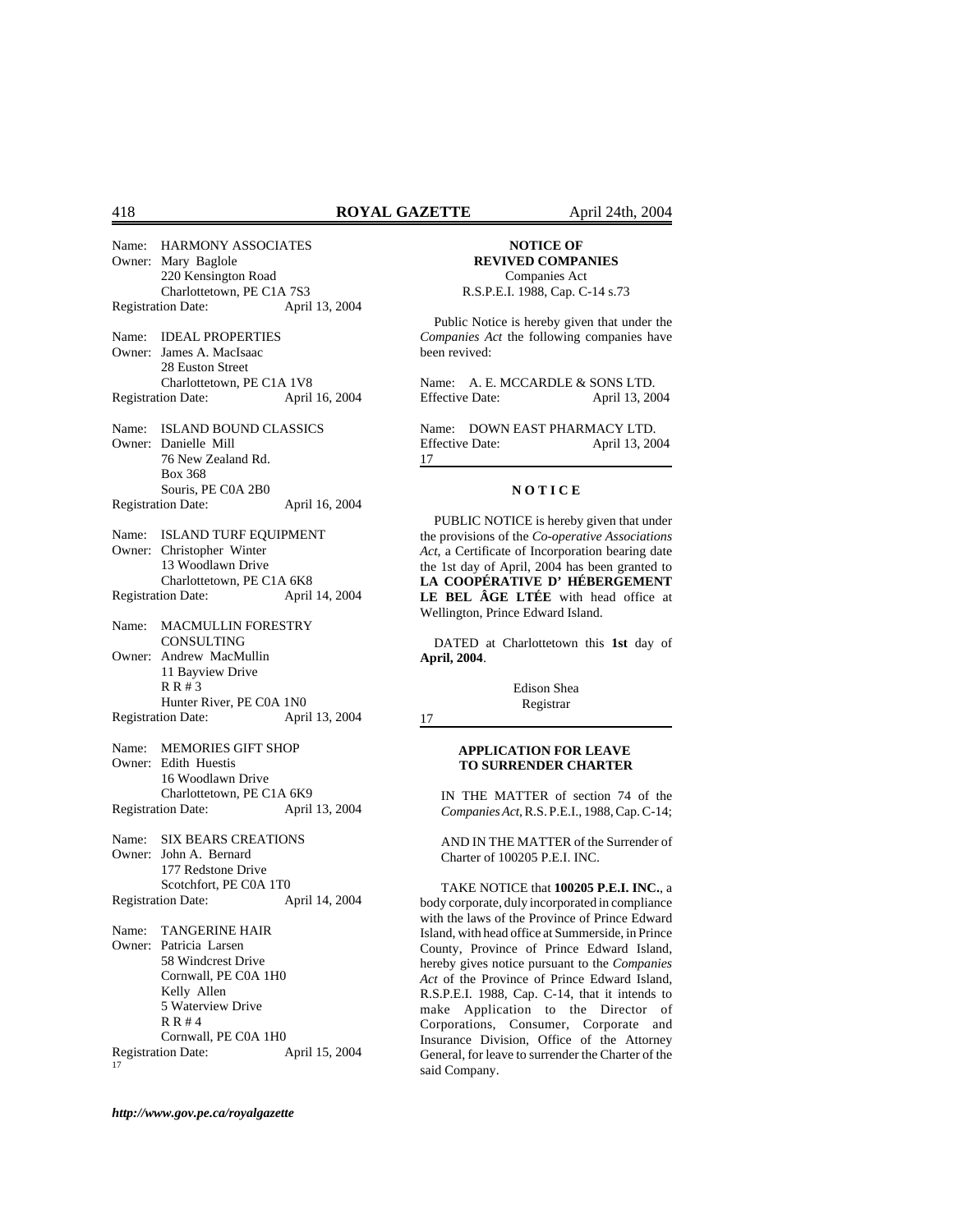DATED at Summerside, in Prince County, Province of Prince Edward Island this **16th** day of **April , A.D. 2004.**

> DEREK D. KEY, Q.C. KEY, McKNIGHT & MAYNARD Barristers and Solicitors 494 Granville Street, P. O. Box 1570 Summerside, P. E. I. Solicitor for the Applicant

17

## **APPLICATION FOR LEAVE TO SURRENDER CHARTER**

C A N A D A PROVINCE OF PRINCE EDWARD ISLAND

> IN THE MATTER of section 74 of the *Companies Act*, R.S.P.E.I., 1988, Cap. C-14

> AND IN THE MATTER of the surrender of charter of **Minden Canadian Trustee Corporation**, a body corporate, duly incorporated under the laws of the Province of Prince Edward Island

TAKE NOTICE that Minden Canadian Trustee Corporation, a body corporate with head office at Charlottetown, in Queens County, Province of Prince Edward Island intends to apply under section 74, of the *Companies Act*, R.S.P.E.I., 1988, Cap. C-14 for leave to surrender its charter.

DATED at Charlottetown this **19th** day of **April, 2004**.

Paul D. Michael, Q.C. Solicitor for Minden Canadian Trustee Corporation 17

#### **NOTICE CHANGE OF NAME**

Be advised that a name change under the *Change of Name Act* S.P.E.I. 1997, C-59 was granted as follows:

Former Name: **Chun Xiang Guiang**  Address: 3427 Rt. 9 Long Creek, PE C0A 1H0 Present Name: **Anna Chun Fenton** 

April 8, 2004

T.A. Johnston Director of Vital Statistics

17

*http://www.gov.pe.ca/royalgazette*

#### **NOTICE CHANGE OF NAME**

Be advised that a name change under the *Change of Name Act* S.P.E.I. 1997, C-59 was granted as follows:

| Former Name:  | Jillian Mary Murphy    |
|---------------|------------------------|
| Address:      | 227 Borden Ave.        |
|               | Borden, PE C0B 1X0     |
| Present Name: | Jillian Mary Remington |

April 8, 2004

17

17

T.A. Johnston Director of Vital Statistics

## **NOTICE**

**MARRIAGE ACT** Prince Edward Island

[Subsection 8(1) of the Act]

Notice is hereby published that, under the authority of the *Marriage Act*, the following clergy has been **registered** for the purpose of solemnizing marriage in the province of Prince Edward Island:

> **James E. Corbett**  50 Aintree Dr. Stratford, PE C1B 1L8

> > T.A. Johnston Director of Vital Statistics

## **NOTICE UNDER THE QUIETING TITLES ACT**

SUPREME COURT OF S2GS-4701 PRINCE EDWARD ISLAND (TRIAL DIVISION)

> IN THE MATTER of the Petition of the **Century Auto Body (2003) Ltd.**, a body corporate, duly incorporated under the laws of the Province of Prince Edward Island, having its head office situate in Summerside, in Prince County, Province of Prince Edward Island to quiet the title to approximately 0.11 acres of land at Summerside, Lot or Township No. 17, in Prince County, Province of Prince Edward Island, and for the declaration of the validity thereof.

#### -and-

IN THE MATTER of the *Quieting Titles Act*, R.S. P.E.I. 1988, Cap. Q-2, and amendments thereto.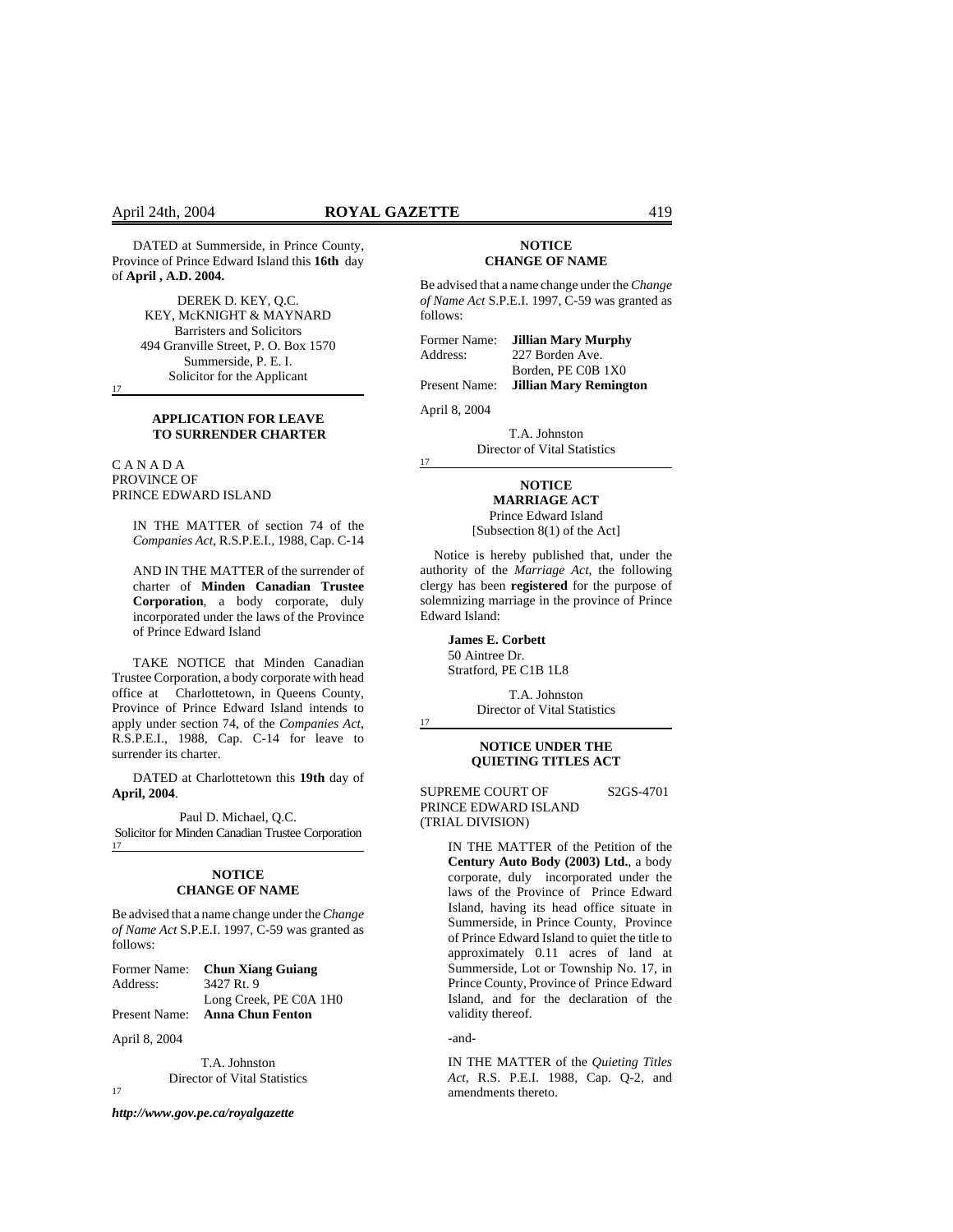TAKE NOTICE that an application has been made to the Supreme Court of Prince Edward Island under the *Quieting Titles Act*, R.S.P.E.I. 1988, Cap. Q-2, for a Certificate of Title to the property of Century Auto Body (2003) Ltd., situate at Summerside, in Lot or Township No. 17, in Prince County, Province of Prince Edward Island, being and intended to be a parcel of land containing approximately .11 of an acre of land, and being more particularly identified by the Prince Edward Island Real Property Tax Assessment Department as Parcel No. 69070, being more particularly described as follows:

All that parcel of land situate, lying and being on Lot 17, in Prince County, Province of Prince Edward Island, bounded and described as follows:

COMMENCING at a point on the west side of the Green or Mill Road, at the northeast corner of land of Vernon Gallant;

THENCE west along Vernon Gallant's north boundary for the distance of one hundred and thirty-five (135) yards to land of Stanley Linkletter;

THENCE north and parallel with the Green or Mill Road for the distance of thirty-six (36) yards;

THENCE east and parallel with the first mentioned line for the distance of one hundred and thirty-five (135) yards or the west side of the Green or Mill Road;

THENCE south along the west side of the Green or Mill Road for the distance of thirtysix (36) yards to the point at the place of commencement.

AND BEING the land conveyed to the Grantor by Vernon J. Gallant and D. Bruce MacDougald by Deed of Conveyance dated the 28th day of February, A.D. 1975 and registered in the Office of the Registrar of Deeds for Prince County on the 21st day of March, A.D. 1975 in Book 180, Page 241, as Document #681.

More particulars may be obtained at the Court House, 108 Central Street, Summerside, PEI.

ANY PERSON claiming adverse title or interest in the said land is to file Notice of same

*http://www.gov.pe.ca/royalgazette*

with the Registrar of the Supreme Court of Prince Edward Island on or before the 24th day of May, 2004.

AND FURTHER TAKE NOTICE that if no claim to the said lands adverse to that of Century Auto Body (2003) Ltd. is filed on or before the 24th day of May, 2004, a Certificate of Title certifying that Century Auto Body (2003) Ltd. is the legal and beneficial owner in fee simple of the said lands may be granted pursuant to the provisions of the *Quieting Titles Act,* R.S.P.E.I. 1988, Cap. Q-2*.*

DATED at Summerside, Prince County, Prince Edward Island, this 15 day of April, 2004.

> Jeffrey H. Leard Patterson Palmer 82 Summer Street Summerside, PEI C1N 3H9 Solicitor for the Petitioner

17

17

### **NOTICE OF SALE OF LAND UNDER THE JUDGMENT AND EXECUTION ACT**

TO BE SOLD by Public Auction at 42 Water Street, Charlottetown, Queens County, Prince Edward Island, on Wednesday, the 2nd day of June, 2004, at the hour of twelve o'clock noon, ALL AND SINGULAR THE INTEREST OF **Richard Charles Powers** in the lands located at the 2797 Peters Road, Alliston, in Kings County, Prince Edward Island, being the property designated by provincial **property number 260075-001**.

The Above sale is made pursuant to the powers contained in the *Judgment and Execution Act*, R.S.P.E.I. 1988, Cap.J-2, and by virtue of an unsatisfied Judgment of the Supreme Court of Prince Edward Island dated the 12th day of August, 2002, by Deborah Ann Powers (Plaintiff) against Richard Charles Powers (Defendant), the amount of the levy being \$32,215.76 debt.

DATED this15th day of April, 2004.

FRANK DRISCOLL Sheriff for Kings County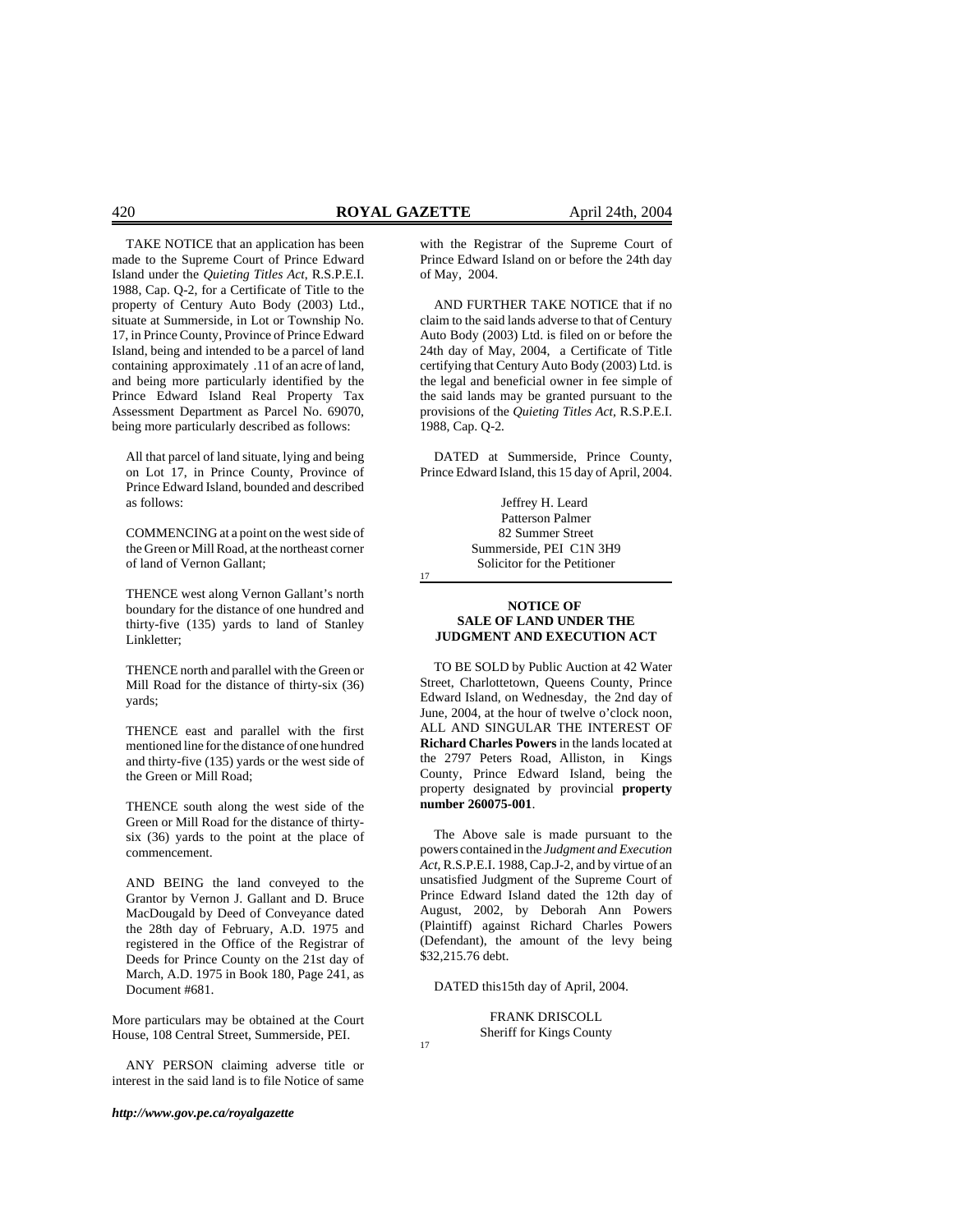#### **INDEX TO NEW MATTER April 24, 2004**

## **ESTATE NOTICES**

## **Administrators' Notices**

## **Executors' Notices**

| Ash, Maurice Anthony $\dots \dots \dots \dots \dots 401$  |  |
|-----------------------------------------------------------|--|
| Barlow, Samuel $\dots\dots\dots\dots\dots\dots\dots$ 401  |  |
| Fleming, Thomas William $\ldots \ldots \ldots \ldots$ 401 |  |
| Lindal, Frederick Vincent  401                            |  |
|                                                           |  |
| Taylor, Geneva $\dots\dots\dots\dots\dots\dots\dots\ 402$ |  |

## **COMPANIES ACT NOTICES**

## **Application for Leave to Surrender Charter**

| 100205 P.E.I. Inc. 418                  |  |  |
|-----------------------------------------|--|--|
| Minden Canadian Trustee Corporation 419 |  |  |

#### **Change of Corporate Name**

| DME Industrial Inc. $\ldots$ , $\ldots$ , $\ldots$ , $\ldots$ |  |  |  |  |  |  |  |  |  |  |  |  |  |  |  |  |  |  | 416 |  |  |
|---------------------------------------------------------------|--|--|--|--|--|--|--|--|--|--|--|--|--|--|--|--|--|--|-----|--|--|
|---------------------------------------------------------------|--|--|--|--|--|--|--|--|--|--|--|--|--|--|--|--|--|--|-----|--|--|

## **Granting Letters Patent**

| Our Lady of P.E.I. Inc. $\dots\dots\dots\dots\dots$ 416 |  |
|---------------------------------------------------------|--|
| Strathgartney Highlands Golf Inc. 416                   |  |
| Wheatley River Improvement Group                        |  |
|                                                         |  |

### **Granting Supplementary Letters Patent**

Curley Produce Limited . . . . . . . . . . . . . . . 416

#### **Revived Companies**

| A. E. McCardle & Sons Ltd. 418 |  |  |  |  |  |
|--------------------------------|--|--|--|--|--|
| Down East Pharmacy Ltd. 418    |  |  |  |  |  |

## **PARTNERSHIP ACT NOTICES**

#### **Dissolutions**

| $C.D.$ Island Gold Honey $\ldots \ldots \ldots \ldots$ 416     |
|----------------------------------------------------------------|
| Clairol Canada $\ldots \ldots \ldots \ldots \ldots \ldots$ 416 |
| Infusium Professional Products/                                |
| Infusium Produits Professionnels 416                           |
| Marine Exhaust Solutions  416                                  |
| Redmond Products/Les Produits Redmond. 416                     |
| River View Farms $\dots \dots \dots \dots \dots \dots$ . 416   |
| <b>Registrations</b>                                           |
| Aqua-Tech Plumbing & Heating  417                              |
|                                                                |

Banks Cottage Cardigan . . . . . . . . . . . . . . 417 Bell . . . . . . . . . . . . . . . . . . . . . . . . . . . . . . . 417

| April 24th, 2004                                                       | <b>ROYAL GAZETTE</b>                                                |  |
|------------------------------------------------------------------------|---------------------------------------------------------------------|--|
| <b>INDEX TO NEW MATTER</b>                                             |                                                                     |  |
| April 24, 2004                                                         | Blueshank Farms  417                                                |  |
|                                                                        | C.D. Island Gold Honey $\ldots \ldots \ldots \ldots 417$            |  |
| <b>ESTATE NOTICES</b>                                                  | Catherine M. Parkman Law Office  417                                |  |
|                                                                        | Cedarbrook Furniture  417                                           |  |
| <b>Administrators' Notices</b>                                         | Central Roadways $\ldots \ldots \ldots \ldots \ldots \ldots$ 417    |  |
| Neill, Arthur Chesley (Joseph) $\ldots \ldots$ 402                     | Duncan's Auctions & Appraisal Services . 417                        |  |
|                                                                        | Eaastwind Trading Co. 417                                           |  |
| <b>Executors' Notices</b>                                              | Harmony Associates  418                                             |  |
|                                                                        |                                                                     |  |
| Barlow, Samuel $\dots\dots\dots\dots\dots\dots\dots$ 401               | Island Turf Equipment $\ldots \ldots \ldots \ldots$ 418             |  |
| Fleming, Thomas William $\ldots \ldots \ldots \ldots$ 401              | Island Bound Classics  418                                          |  |
| Lindal, Frederick Vincent  401                                         |                                                                     |  |
| Mills, Robert G. $\dots \dots \dots \dots \dots \dots \dots \dots$ 401 | MacMullin Forestry Consulting  418                                  |  |
| Taylor, Geneva $\dots \dots \dots \dots \dots \dots \dots 402$         | Memories Gift Shop  418                                             |  |
|                                                                        | Sirva Canada $\ldots \ldots \ldots \ldots \ldots \ldots \ldots 417$ |  |
| <b>COMPANIES ACT NOTICES</b>                                           | Six Bears Creations  418                                            |  |
|                                                                        |                                                                     |  |
| <b>Application for Leave to Surrender Charter</b>                      |                                                                     |  |

## **DESIGNATIONS**

#### **Prince Edward Island Science and Technology Corporation Act**

Minister of Development and Technology . 415

## **ORDERS**

#### **Financial Administration Act** Reporting Entities

| Reporting Emmits |  |  |
|------------------|--|--|
| Amendment        |  |  |
|                  |  |  |

# **MISSCELLANEOUS NOTICES**

| <b>Change of Name Act</b>                                                |
|--------------------------------------------------------------------------|
| Fenton, Anna Chun  419                                                   |
| Remington, Jillian Mary  419                                             |
| <b>Co-operative Associations Act</b>                                     |
| La Coopérative d'Hébergement Le                                          |
| Bel Âge Ltée. $\ldots$ . $\ldots$ . $\ldots$ . $\ldots$ . $\ldots$ . 418 |
| <b>Judgment and Execution Act</b><br>Sale of Land                        |
| Property of                                                              |
| Powers, Richard Charles  420                                             |
| <b>Marriage Act</b>                                                      |
| Registered                                                               |
| Corbett, James E. 419                                                    |
| <b>Quieting Titles Act</b>                                               |
| Property of                                                              |
| Century Auto Body (2003) Ltd. 419                                        |

The ROYAL GAZETTE is issued every Saturday from the office of Beryl J. Bujosevich, Queen's Printer, PO Box 2000, Charlottetown, PEI C1A 7N8. All copy must be received by the Tuesday preceding day of publication. The subscription rate is \$45.00 per annum, postpaid.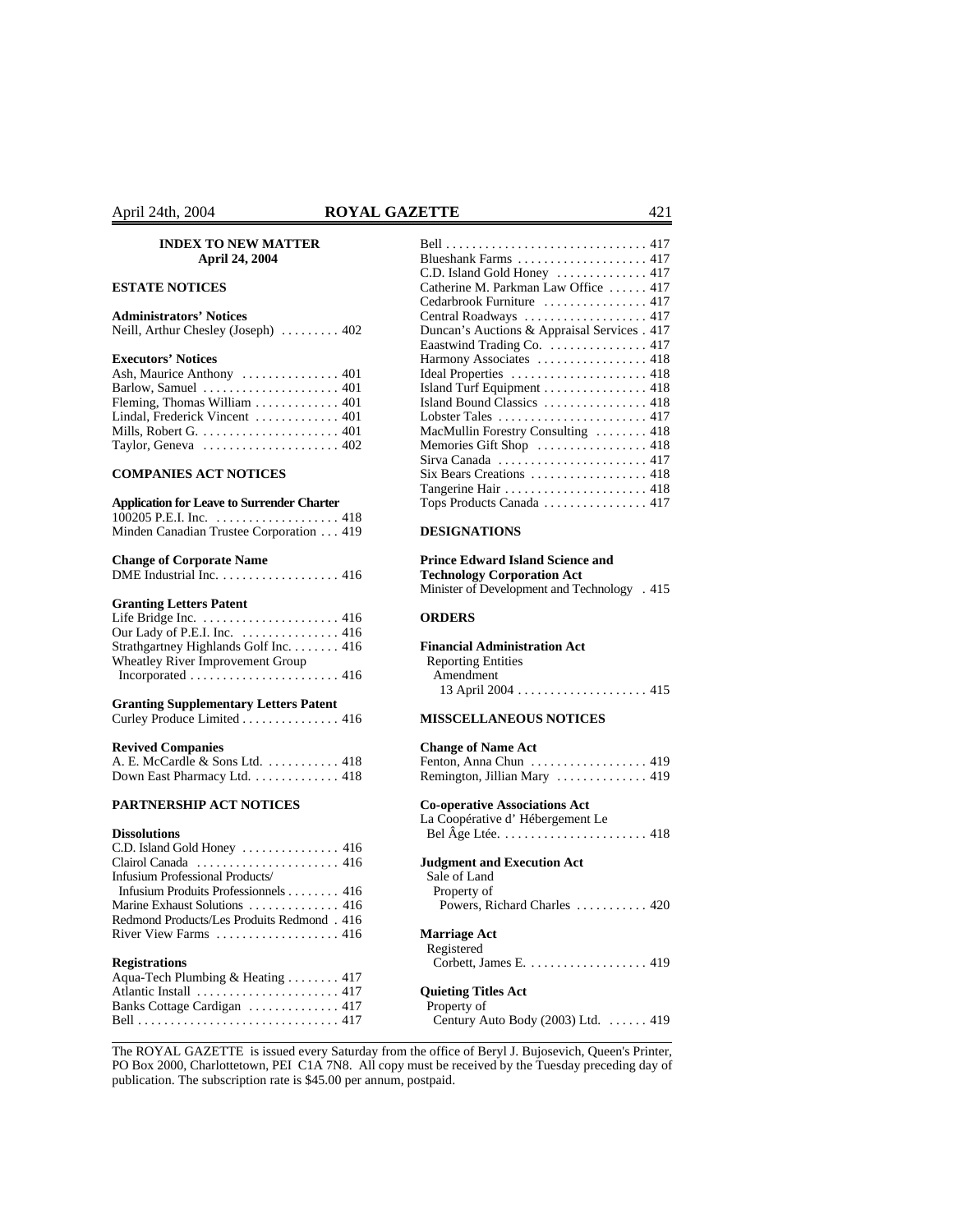# **PART II REGULATIONS**

# **ERRATUM:**

Notice is hereby given of an error in the date of coming into force of an amendment to regulations made under the *Apprenticeship and Trades Qualification Act* R.S.P.E.I. 1988, Cap. A-15.1 to certify the trade of construction electrician. The amendment was made via Order-in-Council EC2004-180 of 30 March 2004, which appeared on page 58 in Part II of Volume CXXX - No. 15 of the Royal Gazette, and which provided for the regulations to come into force on April 10, 2004. This Order has been reissued to substitute the correct effective date of June 30, 2004. The corrected Order appears below.

# **[REISSUED]**

## **EC2004-180**

## **APPRENTICESHIP AND TRADES QUALIFICATION ACT REGULATIONS AMENDMENT**

(Approved by the Administrator in Council dated 30 March 2004.)

Pursuant to section 10 of the *Apprenticeship and Trades Qualification Act* R.S.P.E.I. 1988, Cap. A-15.1, Council made the following regulations:

**1. Section 5 of the** *Apprenticeship and Trades Qualification Act*  **Regulations (EC712/95) is amended by the addition of the words "**construction electrician,**" after the words "**automotive service technician,**".** 

**2. These regulations come into force on June 30, 2004.**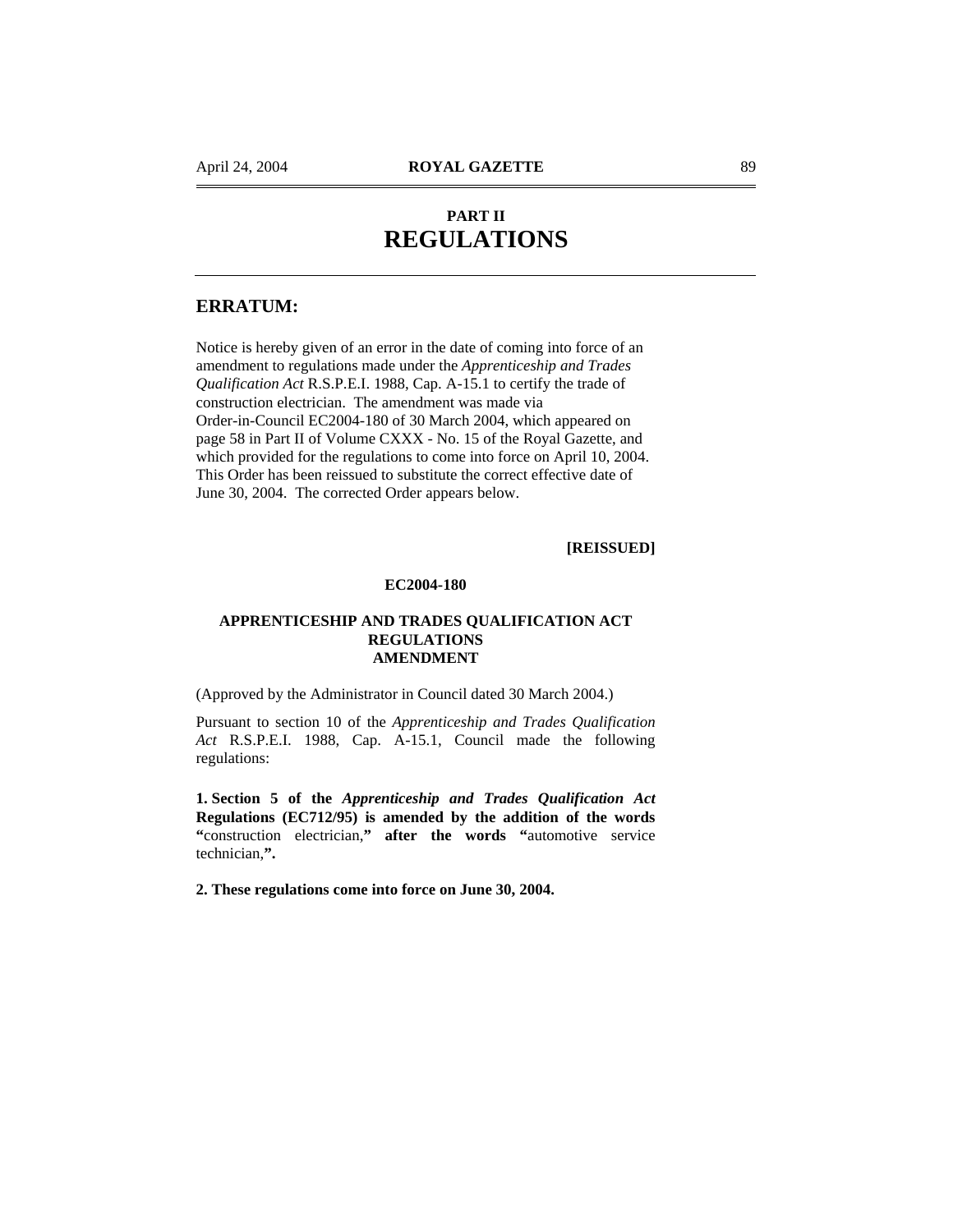## **EXPLANATORY NOTES**

The amendment adds to the regulations construction electrician as a certified trade.

Certified a true copy,

Lynn E. Ellsworth Clerk of the Executive Council

# **EC2004-234**

## **PRINCE EDWARD ISLAND LANDS PROTECTION ACT EXEMPTION REGULATIONS AMENDMENT**

(Approved by His Honour the Lieutenant Governor in Council dated 13 April 2004.)

Pursuant to clause 17(1)(b) of the *Prince Edward Island Lands Protection Act* R.S.P.E.I. 1988, Cap. L-5, Council made the following regulations:

# **1. The** *Prince Edward Island Lands Protection Act* **Exemption Regulations (EC368/88) are amended by the addition of the following after section 24:**

**25.** (1) The following properties being acquired by Ocean Choice PEI Inc., located in various parts of the province as indicated and totalling approximately 31.04 acres, are exempt from the application of section 5 of the Act: Property owned

> (a) property owned by Polar Foods International Inc. at Beach Point, approximately 1.9 acres, being Provincial Property Number 291567- 000;

(b) property owned by Polar Foods International Inc. at Gaspereau,

(i) approximately 10.92 acres, being Provincial Property Number 251157-000,

(ii) approximately 0.58 acres, being Provincial Property Number 251124-000,

(iii) approximately 1.01 acres, being Provincial Property Number 643866-000;

- (c) property owned by Polar Foods International Inc. at Souris,
	- (i) approximately 11.3 acres, being Provincial Property Number 859470-000,

(ii) approximately 1.18 acres, being Provincial Property Number 101741-000,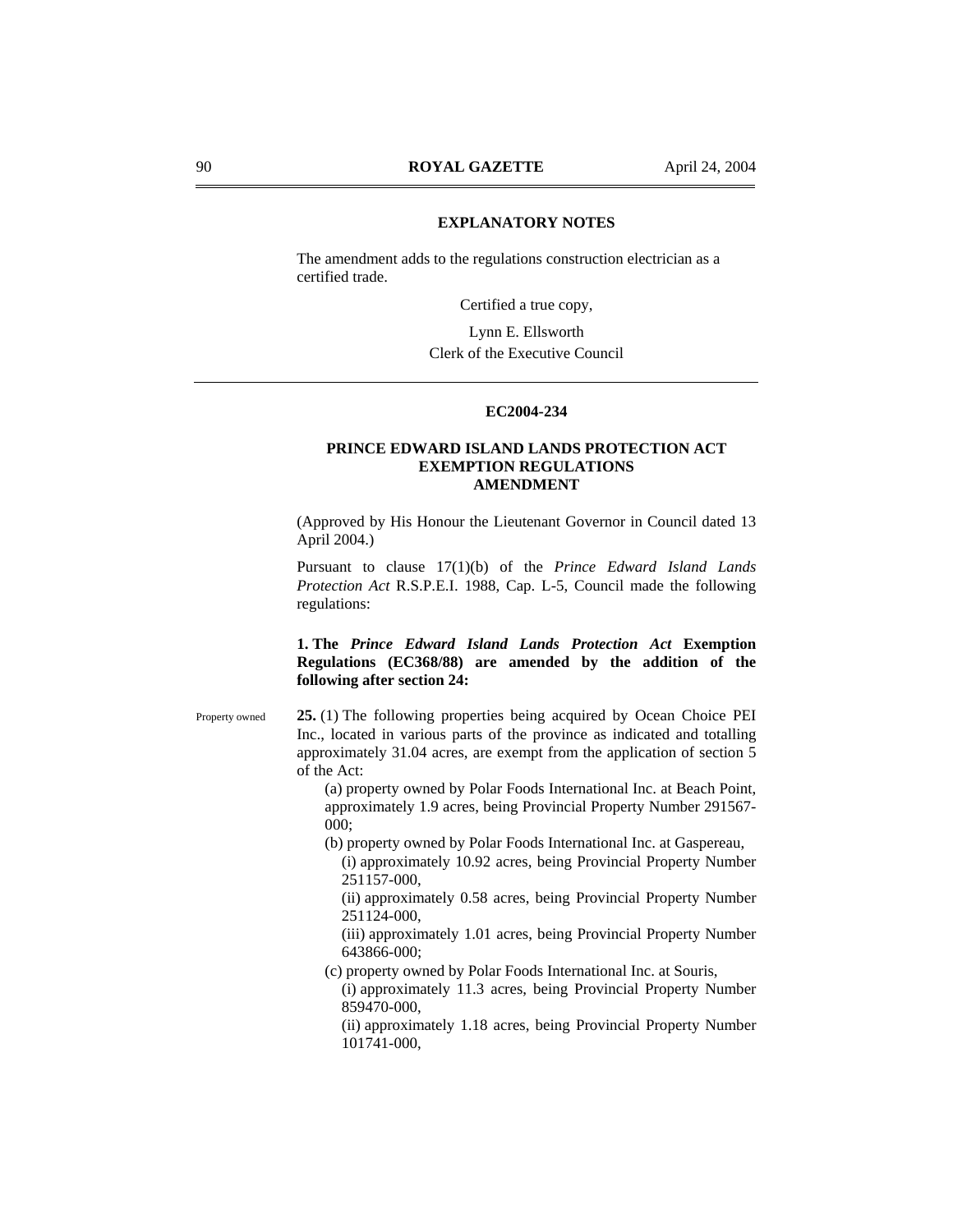(iii) approximately 0.50 acres, being Provincial Property Number 101725, and

(iv) approximately 0.39 acres, being Provincial Property Number 102814;

(d) property owned by Morning Star Fisheries Ltd. at Victoria, approximately 2.32 acres, being Provincial Property Number 403485-000;

(e) property owned by Polar Foods International Inc. at Red Head Harbour, Morell,

(i) approximately 0.58 acres, being Provincial Property Number 550236-000,

(ii) approximately 0.05 acres, being Provincial Property Number 487777-000,

(iii) approximately 0.06 acres, being Provincial Property Number 183632-000,

(iv) approximately 0.12 acres, being Provincial Property Number 183657, and

(v) approximately 0.13 acres, being Provincial Property Number 183640-000.

(2) The interests to be acquired by assignments of lease to Ocean Property leased Choice PEI Inc. in the following properties, located in various parts of the province as indicated and totalling approximately 141.42 acres, are exempt from the application of section 5 of the Act:

(a) wharf property leased by Polar Foods International Inc.,

(i) at Naufrage Harbour, Monticello, approximately 6.2 acres, being Provincial Property Number 540641-047,

(ii) at Naufrage Harbour, Monticello, approximately 14.6 acres, being Provincial Property Number 823368,

(iii) at North Lake Harbour, approximately 17.51 acres, being Provincial Property Number 111336-331 and 111336-343, and

(iv) at Poplar Grove, approximately 8.75 acres, being Provincial Property Number 454215-131;

(b) property leased by Wendell Graham Ltd. at Launching, approximately 19.52 acres, being Provincial Property Number 429902-102;

(c) property leased by Polar Foods International Inc., Ronnie McGrath, and Babineau Fisheries at Red Head Harbour, Morell, totalling approximately 17.8 acres, being Provincial Property Numbers 539254-101, 539254-108, 539254-109 and 539254-122;

(d) property leased by Polar Foods International Inc. at Souris, approximately 55.12 acres, being Provincial Property Number 103630-152;

(e) property leased by Polar Foods International Inc. at Howard's Cove, approximately 1.92 acres, being Provincial Property Number 831586.

## **2. These regulations come into force on April 13, 2004.**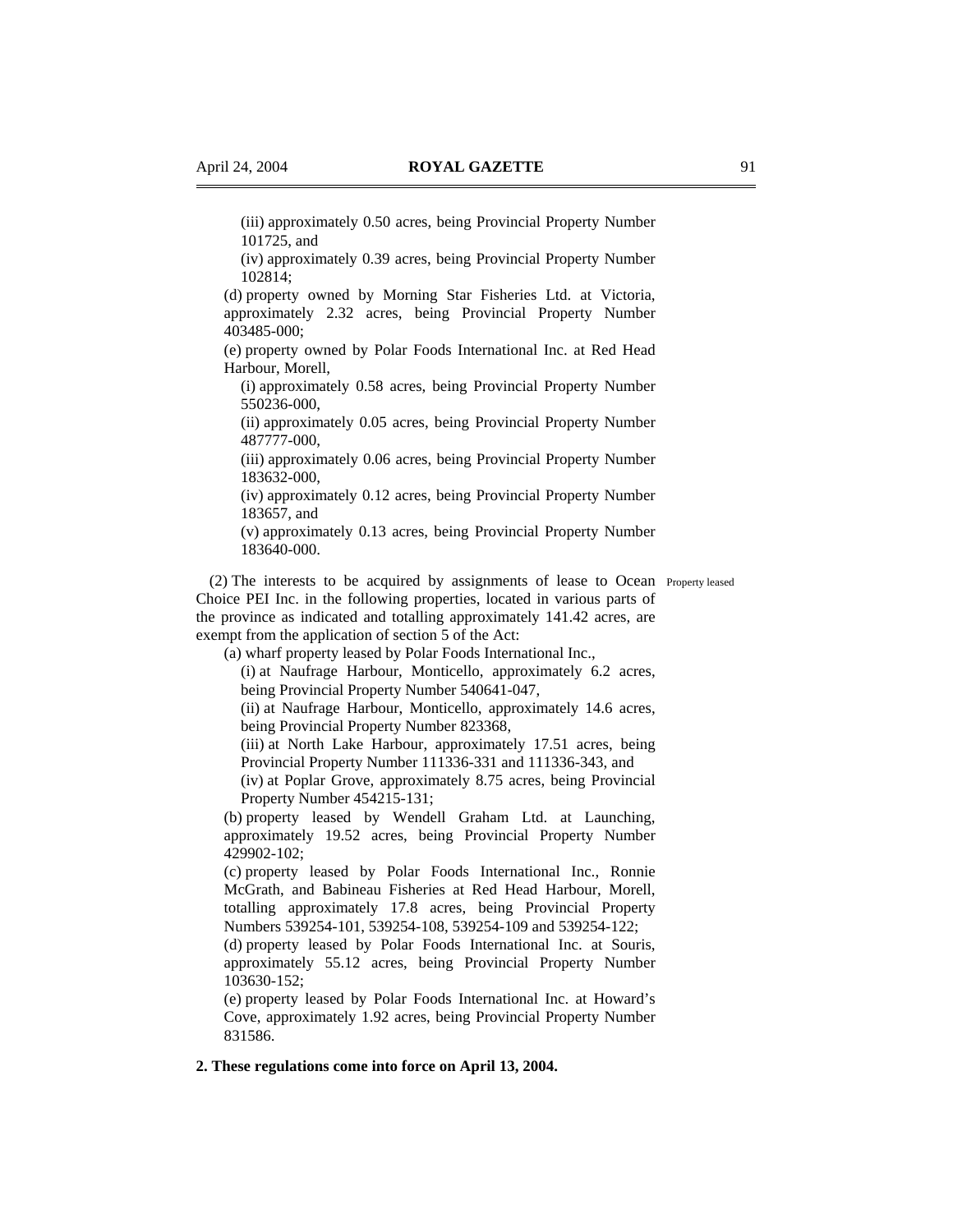# EXPLANATORY NOTES

These regulations exempt the properties listed from section 5 of the *Prince Edward Island Lands Protection Act*.

Certified a true copy,

Lynn E. Ellsworth Clerk of the Executive Council

# **EC2004-236**

# **SCHOOL ACT CERTIFICATION AND STANDARDS BOARD REGULATIONS AMENDMENT**

(Approved by His Honour the Lieutenant Governor in Council dated 13 April 2004.)

Pursuant to section 147 of the *School Act* R.S.P.E.I. 1988, Cap. S-2.1, Council made the following regulations:

# **1. Section 1 of the** *School Act* **Certification and Standards Board Regulations (EC430/97) is revoked and the following substituted:**

| Definitions          | 1. In these regulations                                                                                                                                                                                                                                                                                                                                                                                                                                             |
|----------------------|---------------------------------------------------------------------------------------------------------------------------------------------------------------------------------------------------------------------------------------------------------------------------------------------------------------------------------------------------------------------------------------------------------------------------------------------------------------------|
| Act                  | (a) "Act" means the <i>School Act</i> R.S.P.E.I. 1988, Cap. S-2.1;                                                                                                                                                                                                                                                                                                                                                                                                  |
| Board                | (b) "Board" means the Certification and Standards Board established<br>under subsection $2(1)$ ;                                                                                                                                                                                                                                                                                                                                                                    |
| Registrar            | (c) "Registrar" means the Registrar of the Board appointed under<br>subsection $3(1)$ .                                                                                                                                                                                                                                                                                                                                                                             |
|                      | 2. Section 2 of the regulations is amended                                                                                                                                                                                                                                                                                                                                                                                                                          |
|                      | (a) by the revocation of subsection $(2)$ and the substitution of the<br>following:                                                                                                                                                                                                                                                                                                                                                                                 |
| <b>Board members</b> | (2) The Board shall consist of the following members:<br>(a) a director of the Department, as chairperson;<br>(b) one other representative of the Department, as vice-chairperson;<br>(c) the president of the Prince Edward Island Teachers' Federation;<br>(d) one other representative of the Prince Edward Island Teachers'<br>Federation;<br>(e) one representative of each school board;<br>(f) one representative of the University of Prince Edward Island; |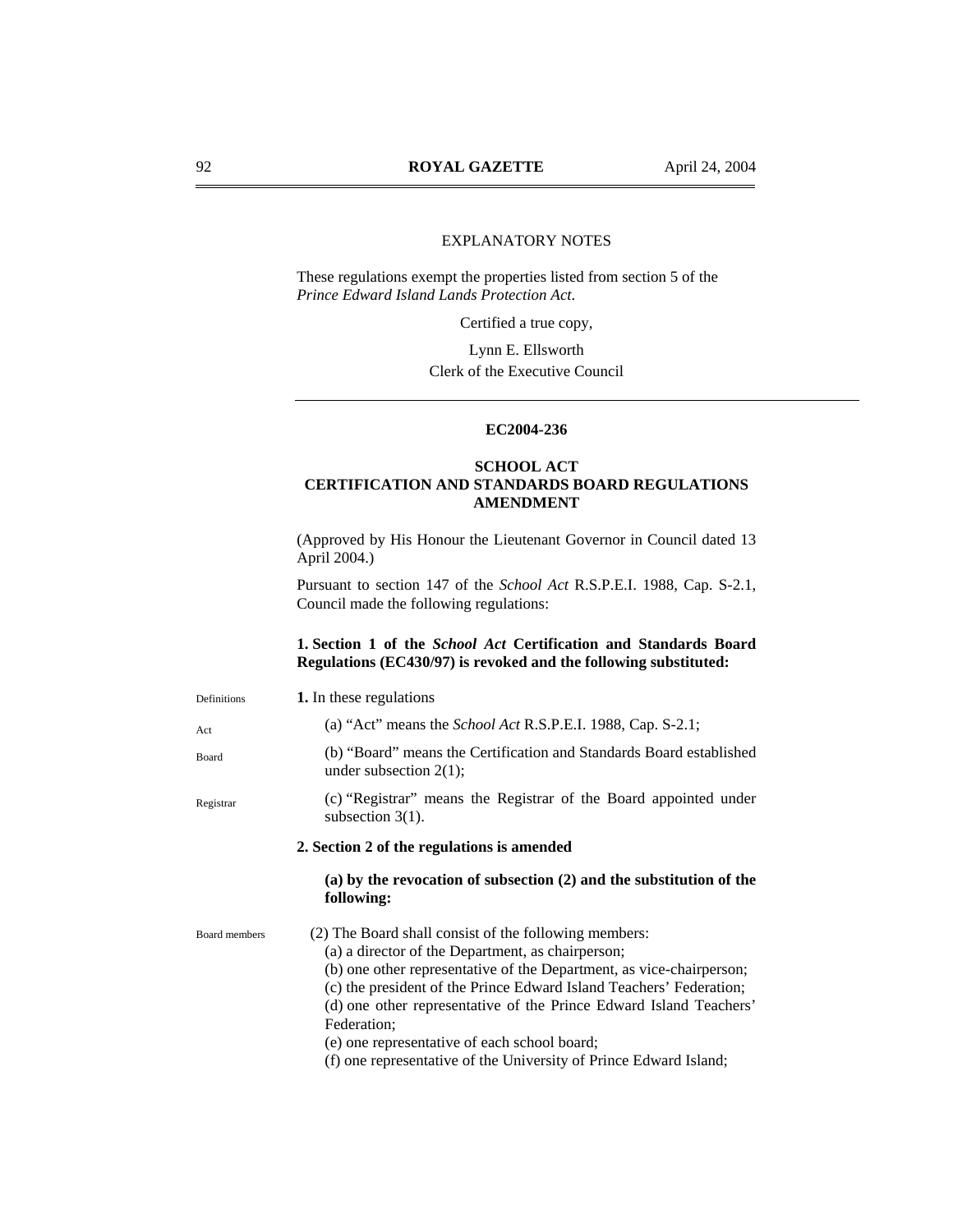(g) one representative from Holland College;

(h) the Registrar, who shall act as secretary to the Board and who shall not have a vote.

## **(b) by the revocation of subsection (3) and the substitution of the following:**

(3) The Minister shall appoint the Board members for a term of three Term, Board years, except for the member referred to in clause (2)(c). members

(3.1) The president of the Prince Edward Island Teachers' Federation Term, president of holds office as a Board member during his or her term of office as president.

(3.2) All Board members may serve subsequent terms on the Board.

## **3. Section 3 of the regulations is revoked and the following substituted:**

**3.** (1) The Minister shall appoint a Registrar of the Board, who shall be Registrar an employee of the Department.

(2) The Registrar shall perform the duties delegated by the Minister or Duties of the required by these regulations.

**4. These regulations come into force on April 24, 2004.** 

## **EXPLANATORY NOTES**

**SECTION 1** adds definitions to the regulations.

**SECTION 2** clarifies the membership of, and terms of appointment to, the Board.

**SECTION 3** clarifies the provisions regarding the Registrar.

**SECTION 4** provides for the commencement of these regulations.

Certified a true copy,

Lynn E. Ellsworth Clerk of the Executive Council

PEITF

May serve subsequently

Registrar